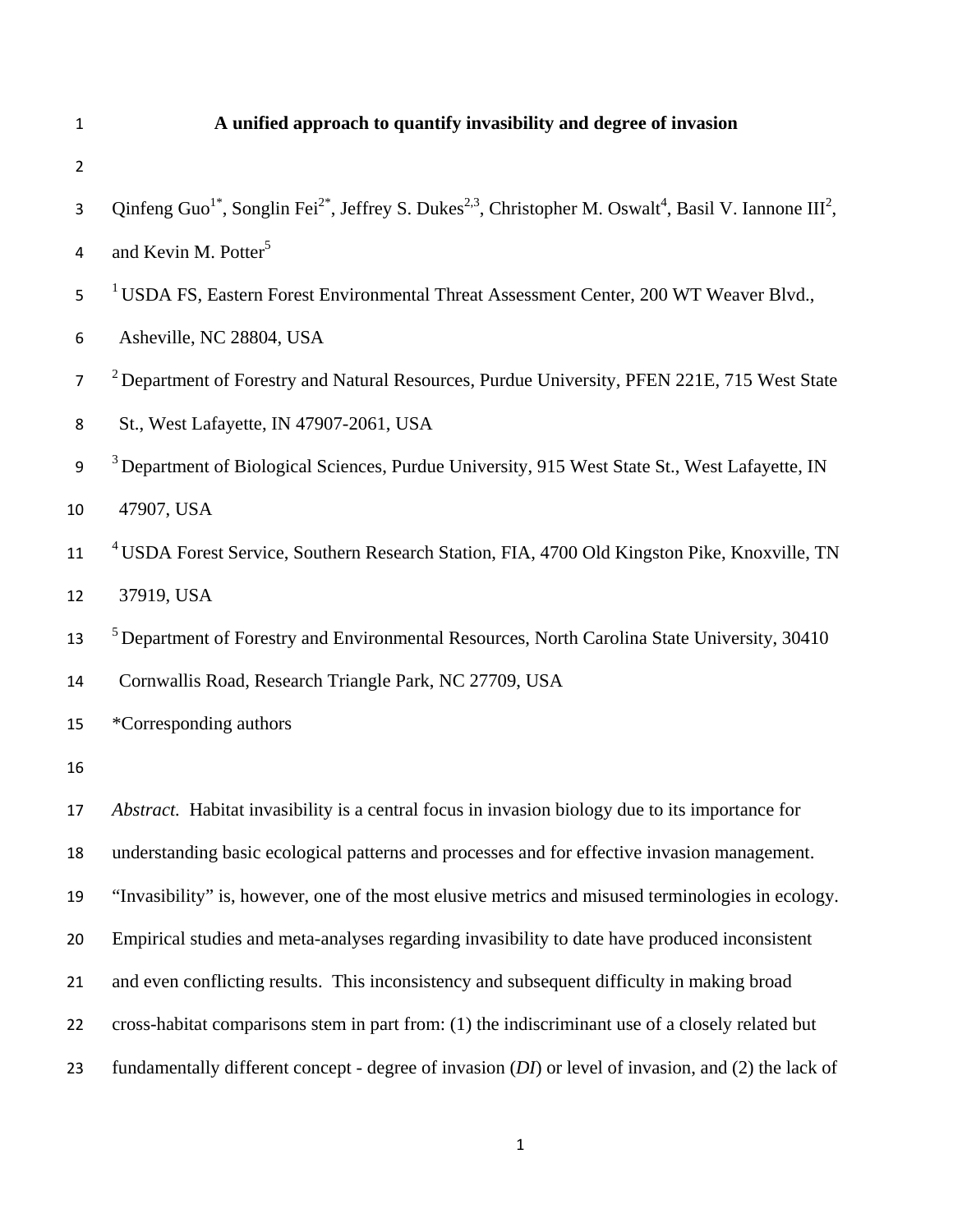| 24  | common metrics, as illustrated by our review of all invasibility papers published in 2013. To             |  |
|-----|-----------------------------------------------------------------------------------------------------------|--|
| 25  | facilitate both cross-habitat comparison and more robust ecological generalizations, we clarify           |  |
| 26  | the definitions of invasibility and DI, and for the first time propose a common metric for                |  |
| 27  | predicting invasibility based on a habitat's resource availability as inferred from relative resident     |  |
| 28  | species richness and abundance. We demonstrate the feasibility of our metric using empirical              |  |
| 29  | data collected from 2,475 plots from three forest ecosystems in the eastern United States. We             |  |
| 30  | also propose a similar metric for <i>DI</i> . Our unified, resource-based metrics are scaled from 0 to 1, |  |
| 31  | enabling cross-habitat comparison. Our proposed metrics clearly distinguish invasibility and DI           |  |
| 32  | from each other, which will help to (1) advance invasion ecology by allowing for the formation            |  |
| 33  | of more robust generalizations and (2) facilitate more effective invasive species control and             |  |
| 34  | management.                                                                                               |  |
| 35. |                                                                                                           |  |

*Key words*: *abundance; competition; index; invasion theory; niche availability; prediction; resources*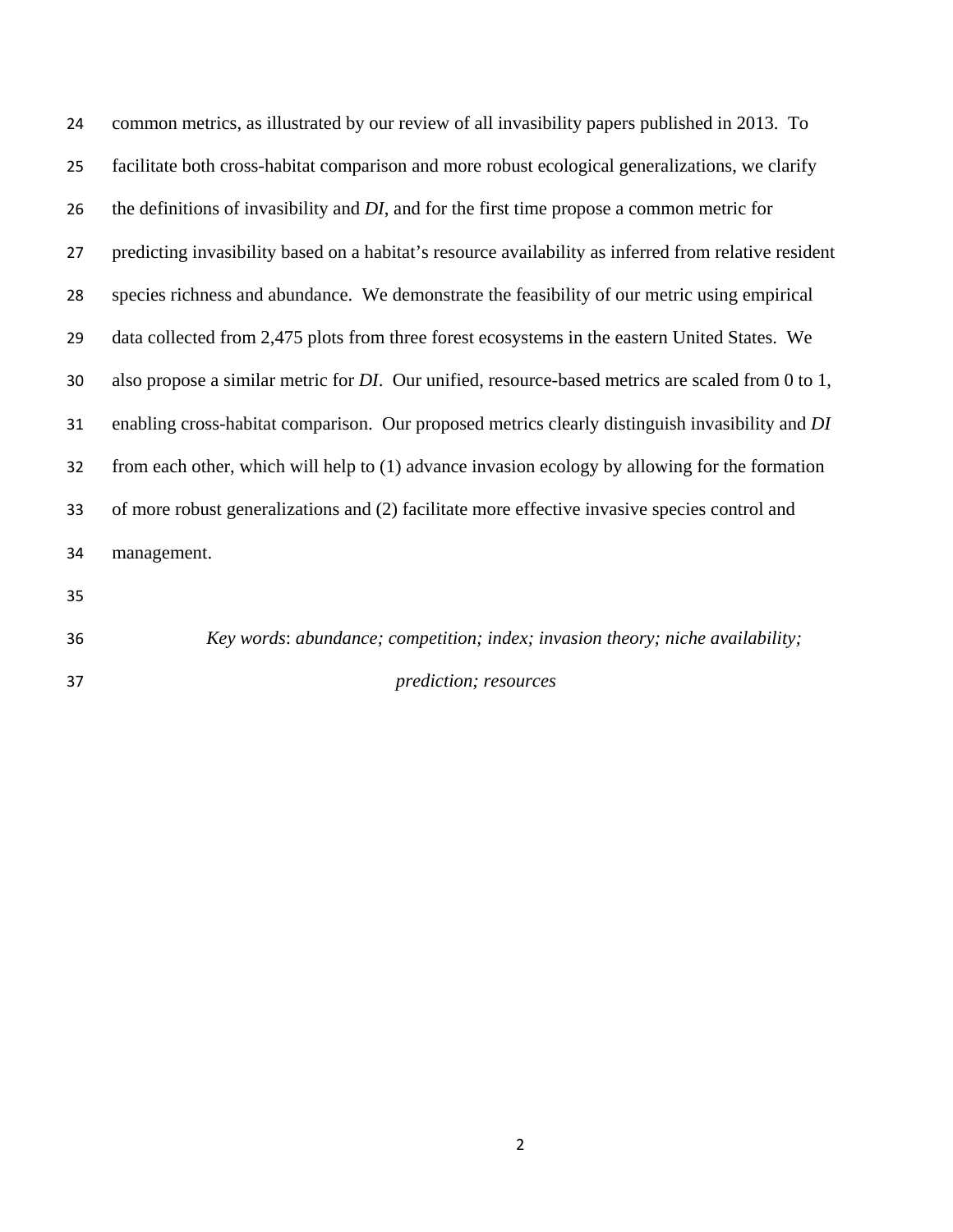# INTRODUCTION

| 39 | Habitat invasibility and species invasiveness have together been a central focus in the               |  |  |
|----|-------------------------------------------------------------------------------------------------------|--|--|
| 40 | field of invasion biology, not only because of their importance for invasion management, but          |  |  |
| 41 | also for our need to understand basic ecological patterns and processes. Nonetheless,                 |  |  |
| 42 | "invasibility" is among the most elusive metrics, difficult to compare across habitats, and thus      |  |  |
| 43 | the terminology is perhaps frequently misused in ecology. Many hypotheses have been proposed          |  |  |
| 44 | to understand the relationships between invasibility and habitat features such as biodiversity        |  |  |
| 45 | (Elton 1958). However, empirical studies and meta-analyses into these relationships to date have      |  |  |
| 46 | produced inconsistent and even conflicting results (e.g., Jeschke et al. 2012, Catford 2012).         |  |  |
| 47 | As argued by Richardson et al. (2000), this inconsistency is in part due to the lack of               |  |  |
| 48 | precise definitions for concepts and terminology in invasion ecology (see also Pyšek 1995,            |  |  |
| 49 | Alpert et al. 2000, Richardson et al. 2000). The confusion primarily stems from the use of a          |  |  |
| 50 | closely related but fundamentally different concept: degree of invasion (DI) or level of invasion,    |  |  |
| 51 | which measures the extent to which a community has already been invaded (e.g., based on the           |  |  |
| 52 | number of exotic species, exotic fraction; see Catford 2009, Gurivtich et al. 2011). In most cases,   |  |  |
| 53 | DI increases over time. Historically, the terminology invasibility and DI have frequently been        |  |  |
| 54 | used indiscriminately or interchangeably both in the literature and in communications with            |  |  |
| 55 | policy makers, land managers, and the general public. The interchangeable usage of these two          |  |  |
| 56 | terms likely reflects the fact that DI is easier to quantify than invasibility. Many studies aimed at |  |  |
| 57 | investigating invasibility actually have focused instead on DI (reviewed by Catford et al. 2012;      |  |  |
| 58 | see also Guo and Symstad 2008), likely further contributing to the contradictory findings             |  |  |
| 59 | regarding relationships between invisibility and habitat features.                                    |  |  |
|    |                                                                                                       |  |  |

The lack of commonly defined invasion metrics also makes it difficult to compare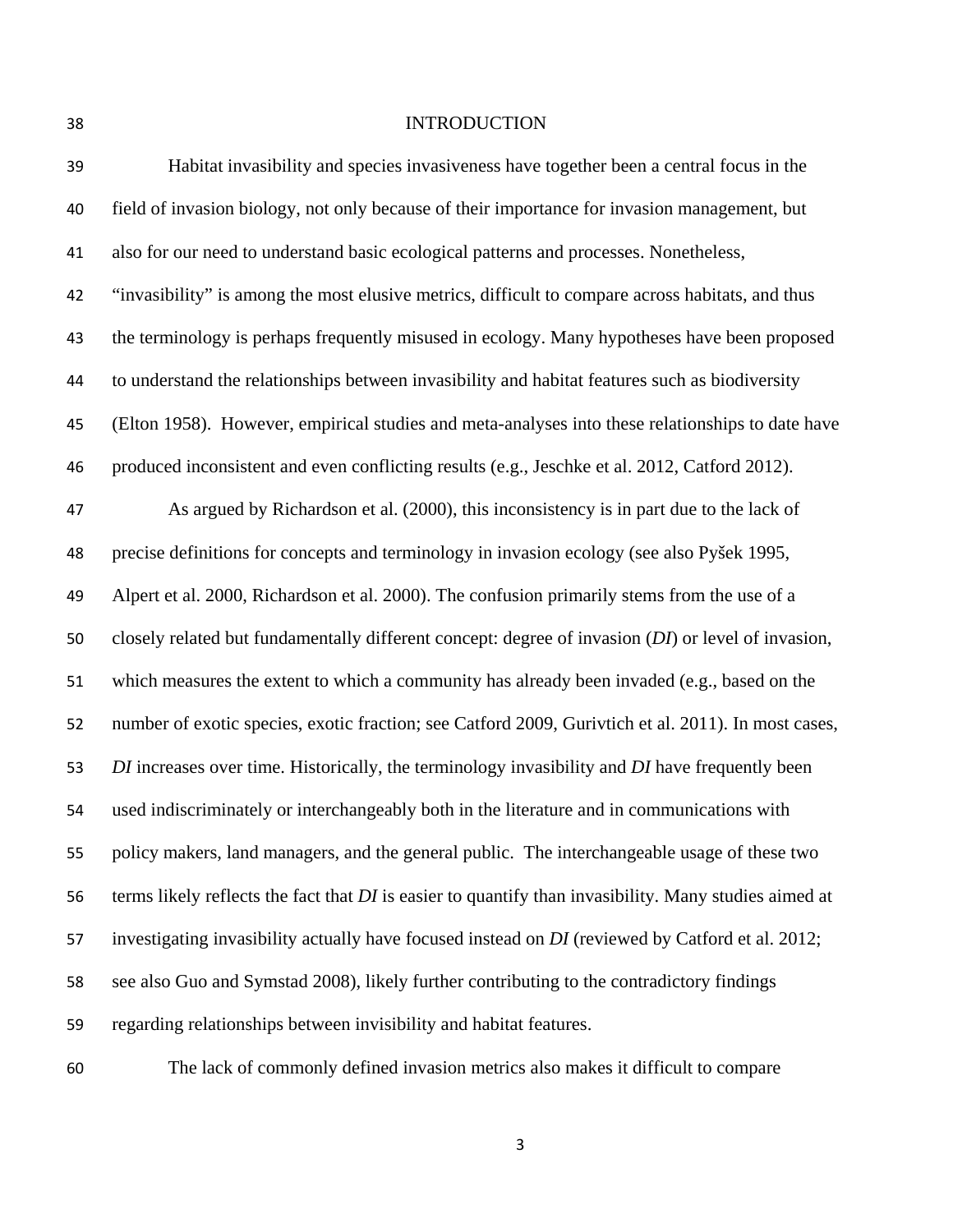invasion ecology studies and to generalize patterns and processes in invasion ecology. A review of all articles indexed by Web of Science in 2013 (119 total; Table S1) that listed invasibility as a keyword reveals that although most researchers seem to agree about what invasibility means in general, no consistent measurements of this phenomenon exist. While the majority of studies to date, especially those on large scales, have used the number of exotic species as an indicator of invasibility (Elton 1958, Planty-Tabacchi et al. 1996, Lonsdale 1999, Moore et al. 2001, Fridley et al. 2004, Herben et al. 2004), others have used density, biomass, cover, growth rate, or survivorship of exotics (e.g., Smith et a. 2004, Catford et al. 2012). Yet, even within the same community and time period, using different variables to quantify invasibility such as richness, density, and biomass can generate different conclusions (e.g., Guo and Symstad 2008, Miller et al. 2014).

Invasibility seems easier to define (below) but difficult to measure, whereas *DI* is easier to measure but has not been consistently defined (but see Catford 2012). The combination of (1) the lack of precise definitions and indiscriminant use of these two terms and (2) lack of common metrics continues to lead to inconsistent or even conflicting results regarding the relationships between invasibility and habitat features, hindering the comparison of otherwise comparable studies and therefore the formation of more robust generalizations. In this article, we intend to clarify the definitions of invasibility and degree of invasion (*DI*) and propose common metrics to quantify these two concepts that can be broadly used for comparisons across different habitats. To demonstrate the feasibility of our proposed metrics, we present an example using data collected from 2,475 plots in three forest ecosystems in the United States by the Forest Inventory 82 and Analysis Program (FIA-http://www.fia.fs.fed.us/; Bechtold and Patterson 2005, Woudenberg et al. 2010). As invasive species continues to be one of the major challenges to nearly all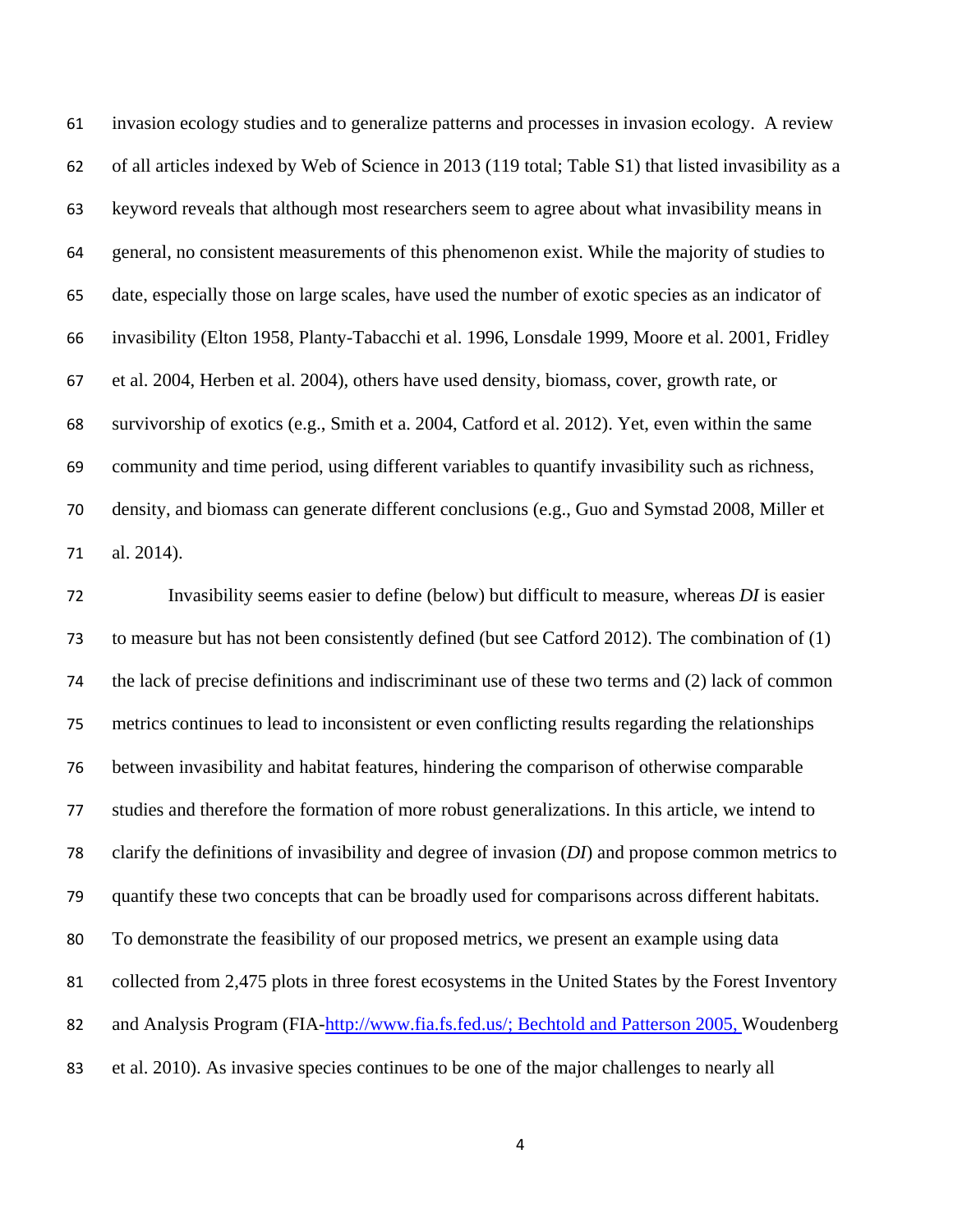ecosystems (Simberloff 2012, Fei et al. 2014), our proposed common metrics will help to reduce the hurdle for unifying theories in invasion ecology and better inform future land management and policy making.

# DIFFERENCE BETWEEN INVASIBILITY AND DEGREE OF INVASION

Invasibility can be defined as "the susceptibility of biological communities to colonization and dominance by introduced organisms" (Fridley 2011; see also Lonsdale 1999, Alpert et al. 2000). Conceptually and theoretically, "invasibility" is largely an intrinsic property of a community (Lonsdale 1999) perhaps analogous to human "immunity." It reflects the number of open niches within the community, and often is thought to be mainly controlled by resource availability (e.g., Davis et al. 2000), which can be strongly influenced by community features such as species composition, diversity, and biomass (Catford et al. 2012). Invasibility, by definition, is a pre-invasion, intrinsic property of a community. To predict *future invasibility* in a community already invaded by exotic species, all species (native and exotic) need to be included as 'resident' species richness and biomass (Simberloff and Von Holle 1999).

In contrast to invasibility, which is a pre-invasion habitat property, "degree of invasion (*DI*)" measures how much the community has already been invaded by exotic species, and thus is an outcome of interactions between intrinsic (invasibility) and extrinsic factors. The extrinsic factors may include invasion pressure (e.g., propagule/colonization pressure due to the combination of proximity to exotic species sources such as ports, large cities and invader identity/traits; Williamson 1996, Lockwood et al. 2009), disturbance, and time since invasion (e.g., Clark and Johnston 2011, Miller et al. 2014; Fig. 1).

Given the above definitions, communities with similar *invasibility* could have very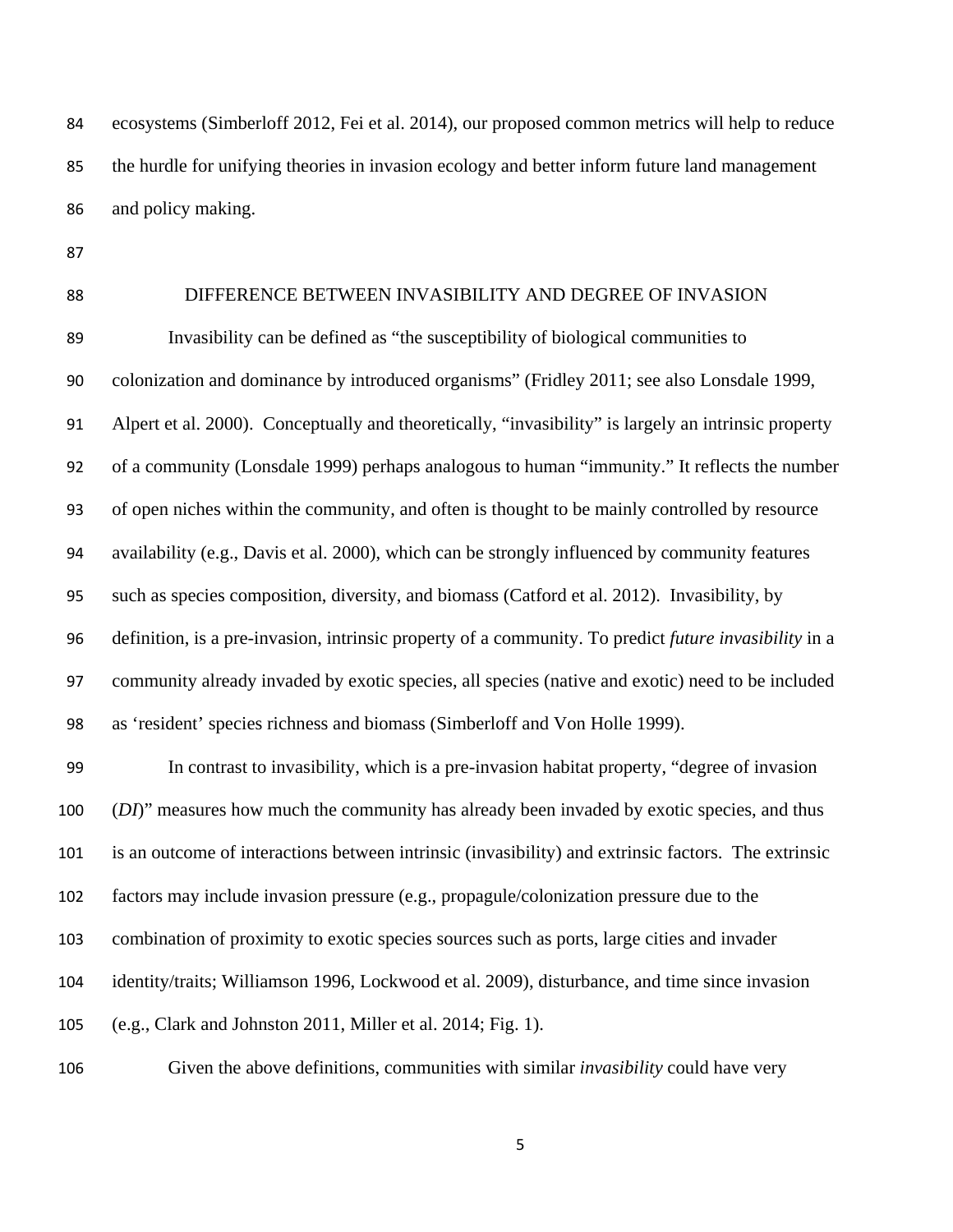| 107 | different DIs, and vice versa, despite the fact that the two terms are often positively related to    |  |  |
|-----|-------------------------------------------------------------------------------------------------------|--|--|
| 108 | each other. A community with low invasibility cannot have high DI, but one with high                  |  |  |
| 109 | invasibility could show either low or high DI depending on extrinsic factors. Furthermore, the        |  |  |
| 110 | concept of "invasibility" is more valuable for theoretical and even tightly controlled                |  |  |
| 111 | experimental studies (e.g., Case 1990, Robinson et al. 1995, Drake et al. 1996, Dukes 2001,           |  |  |
| 112 | Wardle 2001), whereas DI, as a measure of exotic abundance and a potential correlate of impact,       |  |  |
| 113 | is what we measure in observational (non-manipulative) field studies and compare among                |  |  |
| 114 | empirical studies. In practice, invasibility is more difficult to measure due to its intrinsic nature |  |  |
| 115 | and the absence of pre-invasion historical data on communities that are already invaded.              |  |  |
| 116 | Correspondingly, knowledge about invasibility is more informative for the prevention of future        |  |  |
| 117 | invasions, whereas DI is more related to how to better prioritize the management of existing          |  |  |
| 118 | exotics species.                                                                                      |  |  |
| 119 |                                                                                                       |  |  |
| 120 | CRITICAL ELEMENTS OF QUANTIFYING INVASIBILITY                                                         |  |  |
| 121 | Contribution of species richness vs. dominance                                                        |  |  |
| 122 | There are several problems with using species richness or dominance alone in measuring                |  |  |
| 123 | habitat invasibility (Levine and D'Antonio 1999). First, as argued above, at large scales and         |  |  |
| 124 | especially under environmental fluctuations, there is little evidence that any habitat could have     |  |  |
| 125 | stable long-term species saturation (Shurin and Srivastava, 2005); that is, all habitats are likely   |  |  |
| 126 | invasible to some degree. In other words, short-term or transitional invasions could take place       |  |  |
| 127 | even in "saturated" habitats due to temporal population fluctuations of dominant species.             |  |  |
| 128 | Species richness is only one part of community structure, which also includes species                 |  |  |
| 129 | composition, evenness, abundance, and the age structure of each component species. Even if a          |  |  |
|     |                                                                                                       |  |  |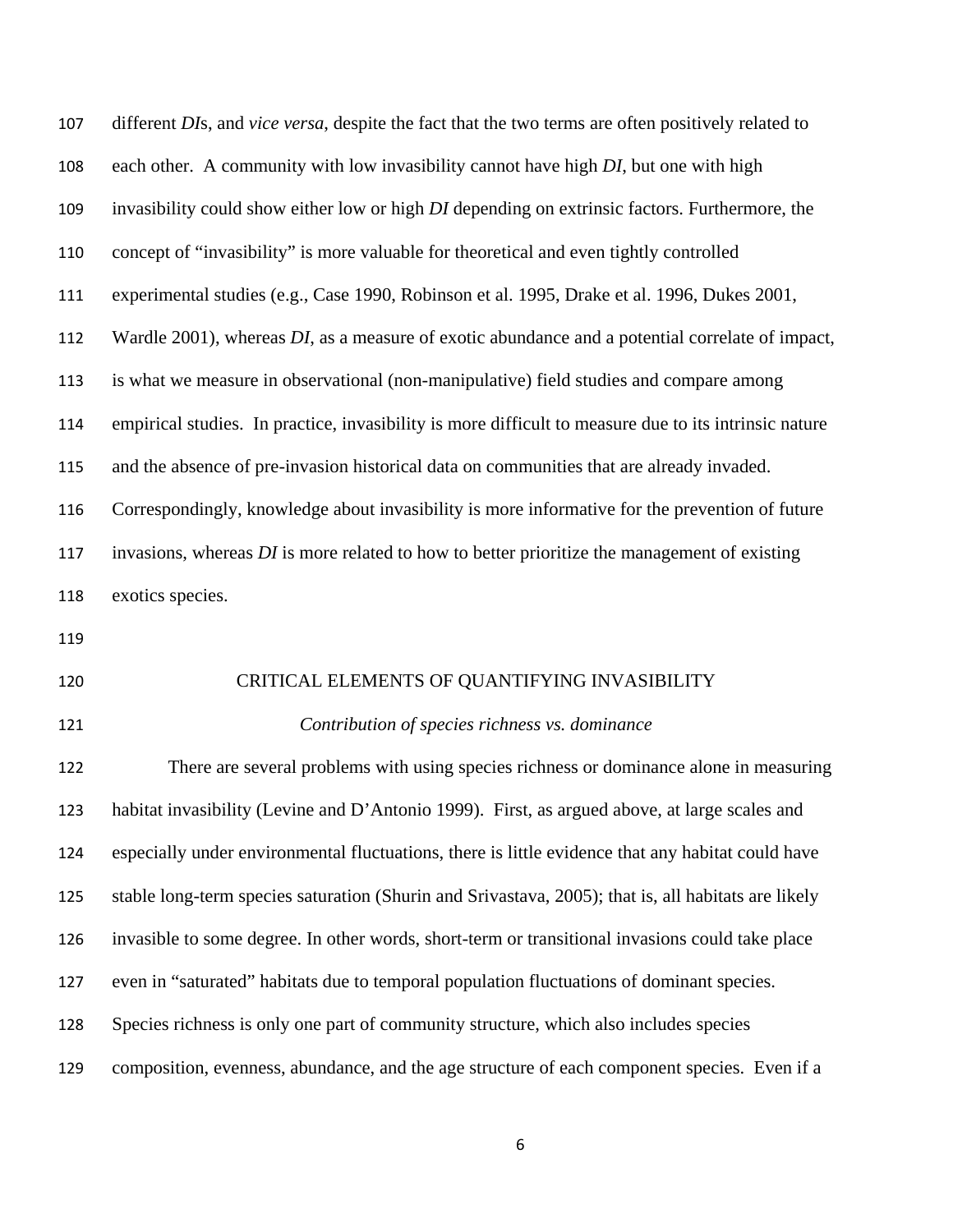species has a unique niche, it still needs time to fill its niche space (consider a community in early succession versus a clearly less invasible, pure, and dense forest stand; Clark and Johnston 2011). Also, in a highly fluctuating environment (e.g., one experiencing frequent disturbances), high native species richness does not necessarily equate to high biomass and subsequent niche occupancy because under such dynamic conditions species will rarely have the time necessary to fully occupy niches. In other cases, richness of exotics and natives may be positively correlated; both variables accumulate with area and heterogeneity, and can respond similarly to other factors (Moore et al. 2001).

Biomass, on the other hand, can be another good indicator of controlling factors such as resource uptake (e.g., as affected by disturbance; Crawly 1987) and resource supply (Davis et al. 2000). However, using biomass alone to quantify invasibility can also be misleading because it misses the importance of invader identity and sampling effects - higher exotic richness may contain more aggressive invaders that could penetrate even highly crowded communities (Huston 1997). Therefore, predicting invasibility must take the two dominant factors (richness and biomass) into account, and the approach must be simple and practical for broad comparisons across communities and regions. However, for each particular community and for detailed research, predicting invasibility with higher precision should also consider any special conditions attached to it. For example, invasibility is after all often linked to the (phylogenetic) traits of particular invaders *versus* that of competitors or facilitators in residence (Richardson and Cowling 1992, Proches et al. 2008). If an invader has strong mutualistic relations with certain resident species, it can successfully invade by outcompeting and/or replacing some resident species.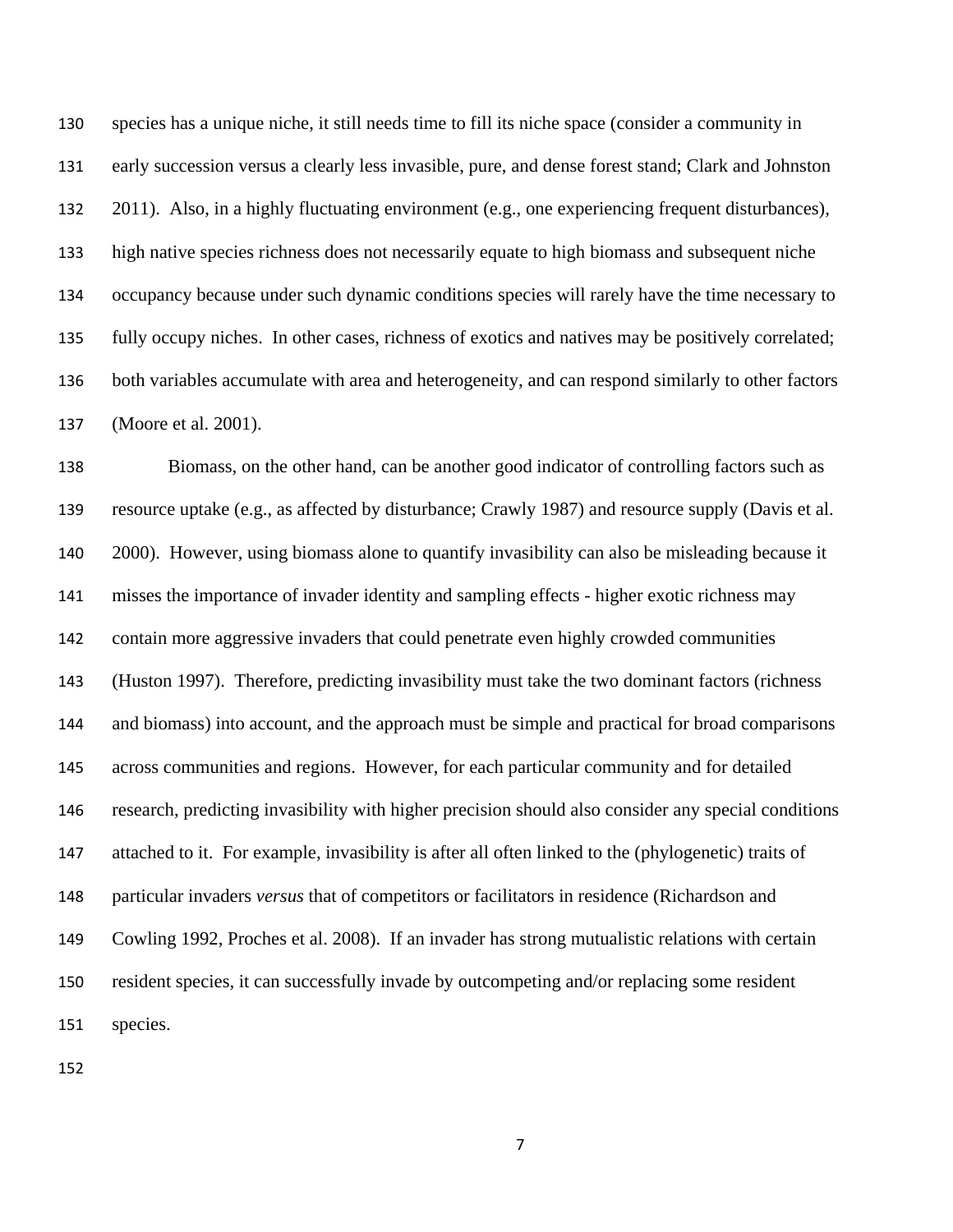# *Absolute vs. relative values as estimates*

| 154 | Using absolute or relative value (e.g., total number versus percentages) to measure                    |
|-----|--------------------------------------------------------------------------------------------------------|
| 155 | invasibility can lead to very different conclusions (Guo and Symstad 2008, Catford et al. 2012).       |
| 156 | As argued earlier, invasions depend largely on the availability of unused resources. When a            |
| 157 | habitat is still open with many niches available (e.g., in early succession), it is natural that other |
| 158 | species (native or exotic), if not dispersal limited, will invade (Williamson 1996). Because           |
| 159 | communities are rarely saturated with species, high richness or biomass at a particular time does      |
| 160 | not necessarily indicate low invasibility; natural or human-made habitats have varying carrying        |
| 161 | capacities in total abundance or biomass and some can support higher richness and biomass of           |
| 162 | both natives and exotics than others. Thus, assessing invasibility by using relative measures (i.e.,   |
| 163 | fractions) would facilitate cross-community comparisons (Fig. 2).                                      |
| 164 | Community ecology theories suggest that it is virtually impossible to measure invasibility             |
| 165 | and DI without reference to maximum possible richness and biomass in the habitat as indicators         |
| 166 | of the overall habitat capacity (Davis et al. 2000). On the one hand, maximum richness and             |
| 167 | biomass would be similar to the concept of carrying capacity in population biology, which is also      |
| 168 | difficult to obtain but for which rough estimates have been widely used and have proved very           |
| 169 | helpful for studying population dynamics (e.g., the Lotka and Volterra model; Schoener 1974).          |
| 170 | In community ecology, similar terms such as species saturation, species capacity, and habitat (or      |
| 171 | island) capacity are frequently used concepts (e.g., MacArthur and Wilson 1967, Brown and              |
| 172 | Lomolino 1998, Ricklefs 2010).                                                                         |
| 173 | On the other hand, estimating the maximum richness and biomass in a habitat can be                     |

achievable through either direct field sampling or using historical records that are becoming increasingly available and assessable. In practice, for small areas, the maximum species richness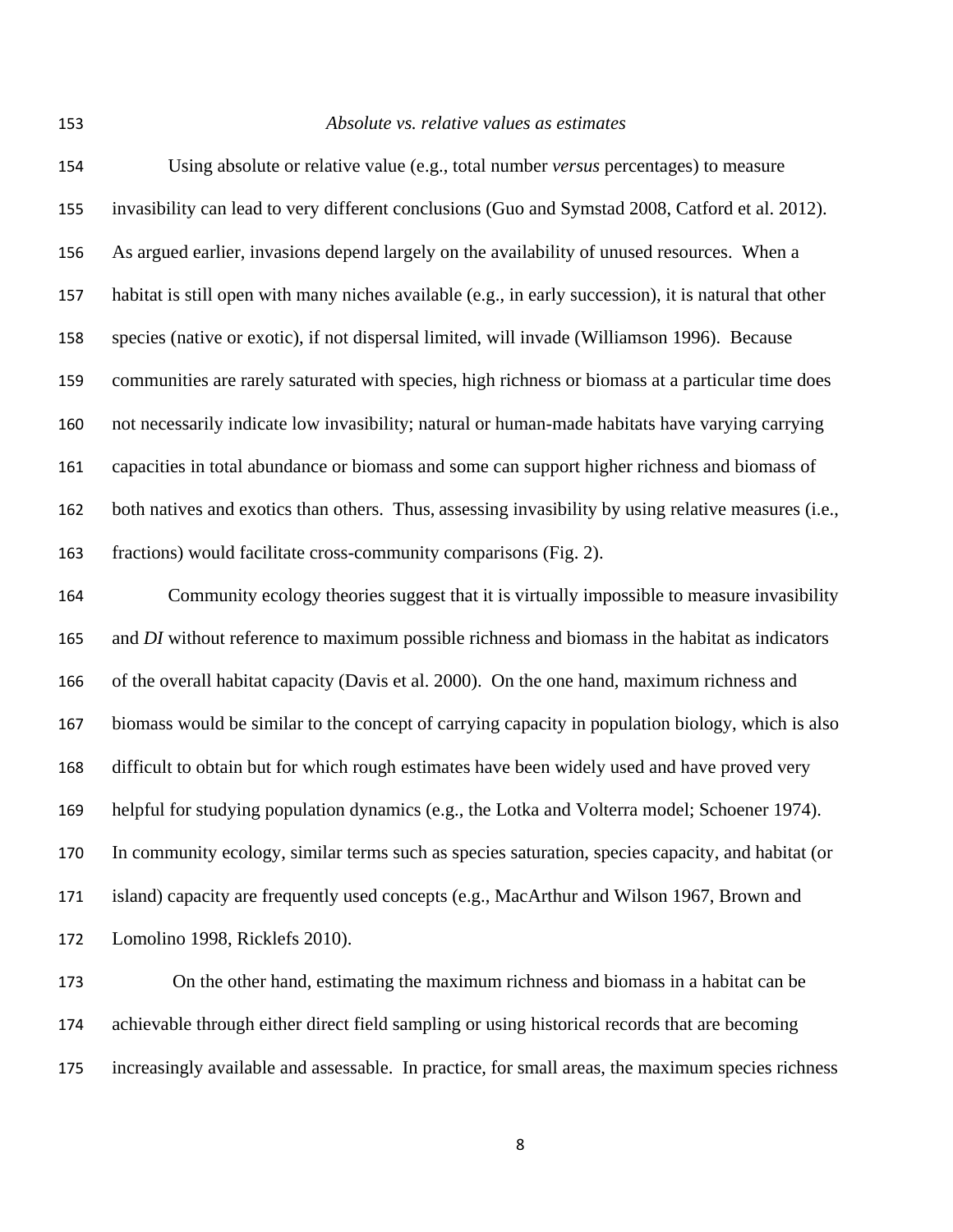| 176 | and maximum biomass would be estimated with a relatively higher degree of accuracy than for        |  |  |  |
|-----|----------------------------------------------------------------------------------------------------|--|--|--|
| 177 | larger areas, but comparisons of invasibility or DI measures can still be compared over larger     |  |  |  |
| 178 | scales using these estimates, especially for the same type of communities. One possible source of  |  |  |  |
| 179 | data is historically accumulated vegetation sampling completed during the past century.            |  |  |  |
| 180 | Additionally, large sampling efforts and datasets are becoming increasingly available around the   |  |  |  |
| 181 | world (e.g., Global Biodiversity Information Facility: www.gbif.org; Chinese Forest Biodiversity   |  |  |  |
| 182 | Monitoring Network: http://www.cfbiodiv.org/; and Forestplots.net:                                 |  |  |  |
| 183 | https://www.forestplots.net/en). For many of these long-term monitoring datasets, estimates of     |  |  |  |
| 184 | the maximum richness and biomass can be obtained for individual plots from the highest values      |  |  |  |
| 185 | inventoried from many years of sampling. This is especially the case if the data cover entire      |  |  |  |
| 186 | successional cycles and can therefore encompass the maximum richness and biomass values. An        |  |  |  |
| 187 | alternative approach is to use data from nearby similar vegetation plots or to use the space-for-  |  |  |  |
| 188 | time method if succession is taking place.                                                         |  |  |  |
| 189 |                                                                                                    |  |  |  |
| 190 | A UNIFIED MEASURE OF INVASIBILITY                                                                  |  |  |  |
| 191 | Based on the above premises that invasibility is the intrinsic property of a community, in         |  |  |  |
| 192 | contrast to previous studies that often use exotic richness as a measure of invasibility or DI, we |  |  |  |
| 193 | propose a generic metric for predicting invasibility $(I_p)$ based on relative resident species    |  |  |  |
| 194 | richness and abundance as,                                                                         |  |  |  |
| 195 |                                                                                                    |  |  |  |
| 196 | (1)<br>$I_p = 1 - (S_{\text{obs}}/S_{\text{max}} + B_{\text{obs}}/B_{\text{max}})/2$               |  |  |  |
| 197 |                                                                                                    |  |  |  |
|     |                                                                                                    |  |  |  |

198 *S*<sub>obs</sub> and  $B_{obs}$  are the observed plot-level richness and biomass, and  $S_{max}$  and  $B_{max}$  are maximum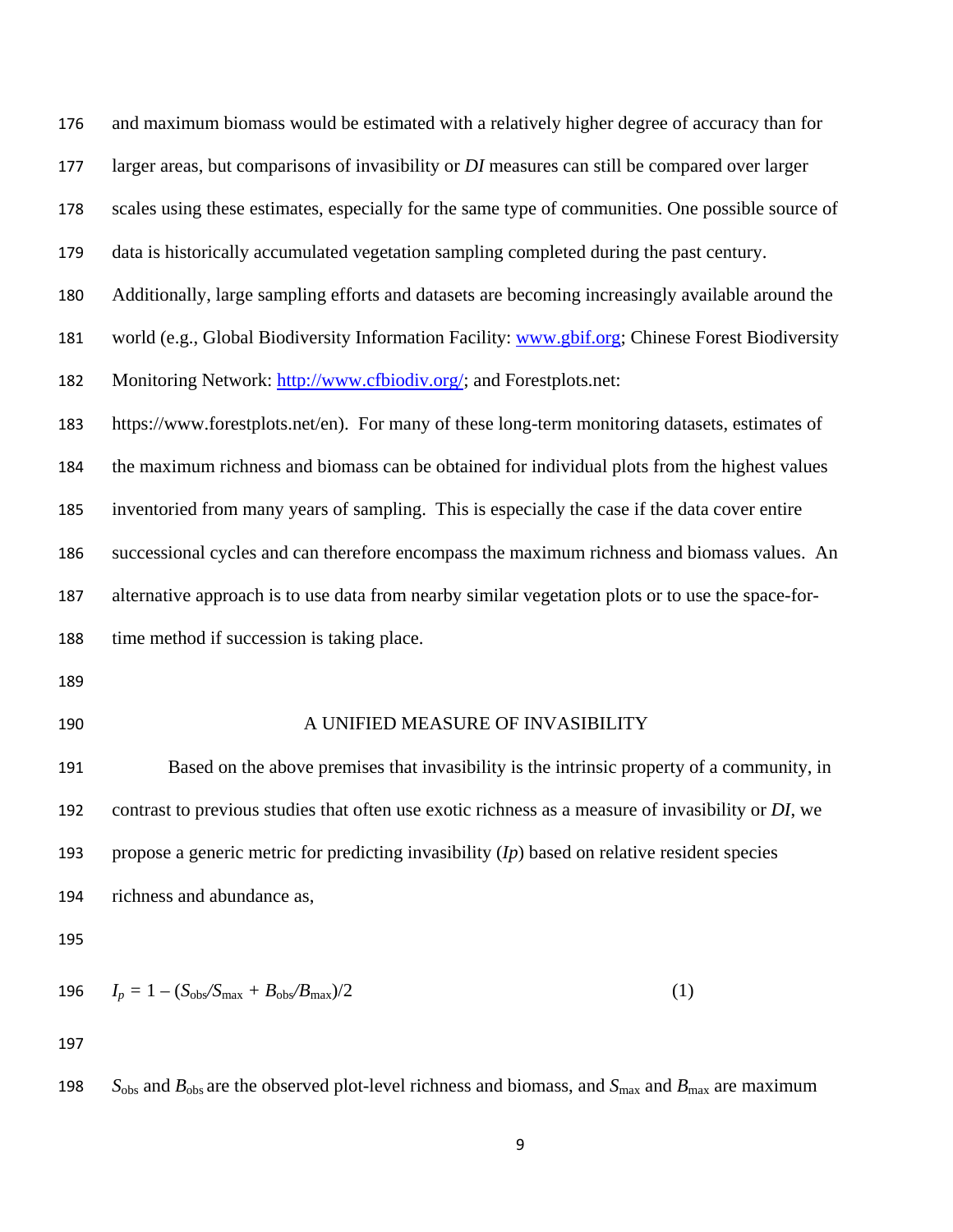plot-level richness and biomass, respectively, within the habitat type (*i.e.*, resource-based 200 carrying capacity). Both  $S_{\text{max}}$  and  $B_{\text{max}}$  can be estimated from field measurements or inferred 201 from published literature (e.g., successional studies; see above). The values for  $I_p$  are scaled between 0 and 1, with higher values equating to higher invasibility (e.g., Terborgh and Faaborg 1980, Wilson et al. 2012). Predicted invasibility (*Ip*) defined here is both standardized and unitless, and can therefore be used to compare different ecological communities regardless of successional stage. The relative importance of richness and biomass of resident species in controlling *Ip* could switch over time (e.g., succession) or space (different habitat types or plots of the same habitat; Fig. 2). Further work is needed to estimate the weighted contribution of biomass and richness to *Ip* for certain habitat types. To predict future invasibility in a community that has already been invaded, existing invaders should also be included as "resident" (native and exotic species) species in the calculation.

211 To illustrate the utility of our proposed  $I<sub>p</sub>$  metric, we used field-based measurements from the U.S. Forest Service Forest Inventory and Analysis (FIA) program (Bechtold and Patterson 2005). We first developed a relative biomass-richness space by randomly selecting three forest ecosystems, Midwest Broadleaf Forest, Prairie Parkland forest, and Adirondack-New England mixed forest, from the FIA program (Fig. 3). Biomass and richness for resident tree species in each plot were calculated. Relative biomass and richness for each plot were then calculated using the observed biomass (*B*obs) and richness (*S*obs) divided by the observed plot-level maximum biomass (*B*max) and richness (*S*max) within each forest ecosystem, respectively.

The zone with a slope of -1 in the upper-right corner of Fig. 3 encompasses the highest 220 values of  $S_{\text{obs}}/S_{\text{max}}$  and  $B_{\text{obs}}/B_{\text{max}}$  for the three forest ecosystems and represents possible habitat saturation (see also Fig. 2) and/or trade-offs in the role of richness and biomass in resisting biotic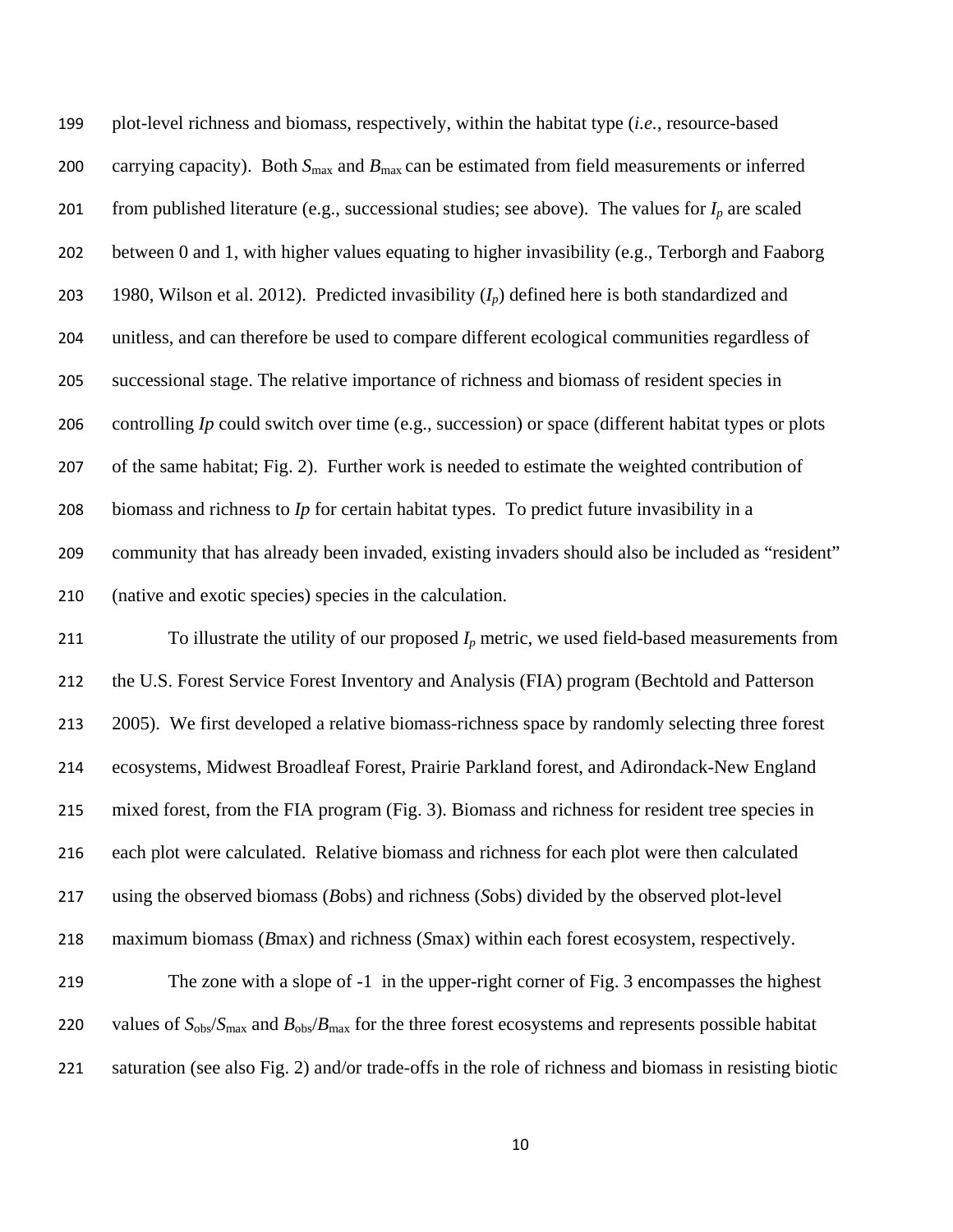invasions. Within this zone, a community cannot have the highest richness and biomass at the same time even though the two variables are often positively correlated when both values are low. The biomass and richness ratios within this zone are inter-changeable in measuring and controlling *Ip*, and this agrees with our equation (1) that one unit of relative biomass is equivalent to one unit of relative richness. For the three forest ecosystems examined here, richness appears to be closer to the saturation level while biomass is not, as suggested by the 228 majority of forest plots ( $> 60\%$  in all three forests) distributed under the diagonal  $x = y$  line (Fig. 3). Similarly, the large number of plots in the lower-left corner indicates great potential of future invasions if exotic species pool becomes available.

Our proposed *Ip* index, a composite value based on richness and biomass for each plot, allows comparisons across habitat types or successional stages. For example, in our case study, there was no significant difference in the mean *Ip* value between Midwest Broadleaf Forest and Prairie Parkland Forest (0.72 vs. 0.73, *t* – test, *df* = 1,791, *p* = 0.248). However, mean *Ip* of Midwest Broadleaf Forest and Prairie Parkland Forest was significantly higher than that of Adirondack-New England Mixed Forest (0.72 vs. 0.62, *df* = 1,569, *p* < 0.0001 and 0.73 vs. 0.62, *df* = 1,493, *p* < 0.0001, respectively). Although our estimated mean *Ip* values only represent the current status of these forests ecosystems and may change over time, the comparative results from the above analyses offer important information for management prioritization and policy making.

#### MEASUREMENT OF DEGREEE OF INVASION

The reasoning behind our proposed *Ip* prediction leads us to re-evaluate and to improve existing measures for *DI*. Similar to the predictive measure of invasibility (i.e., critical elements,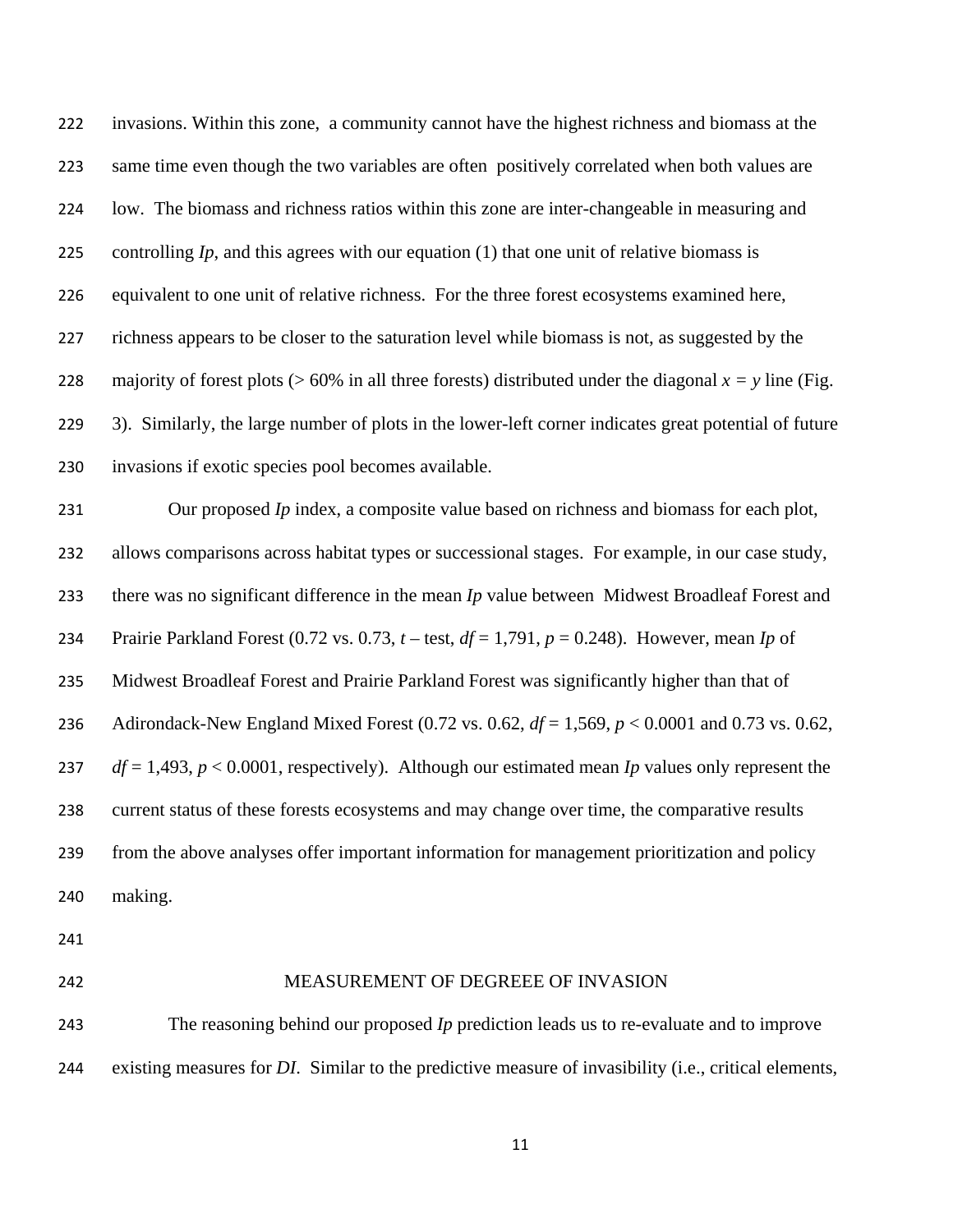absolute vs. relative values), we also propose a common metric to measure degree of invasion (*DI*). We argue that both number and dominance of exotic species are important to measure *DI*. A single highly invasive species can disrupt ecosystem functioning in one community, with typical examples such as kudzu (*Pueraria lobota*; Li et al. 2011) and reed canary grass (*Phalaris arundinacea;* Green and Galatowitsch 2002). In such well-established pure stands of only one invasive species, it can be difficult for other species (native or exotic) to invade. In contrast, some other communities may harbor many non-invasive exotics but the functioning may remain relatively unaffected (Guo and Symstad 2008). We propose to measure degree of invasion (*DI*) as follows,

$$
255 \tDI = (S_{\text{exo}}/S_{\text{tot}} + B_{\text{exo}}/B_{\text{tot}})/2 \t(2)
$$

*S*exo and *B*exo are observed exotic richness and biomass, and *S*tot and *B*tot are total (native plus 258 exotic) richness and biomass in the community, respectively (see also Fig. 2 in which  $S_{\text{max}}$  and *B*max can be replaced by *S*tot and *B*tot for measuring *DI*). In order to make comparisons of *DI* among communities, the value for *DI* is also scaled between 0 and 1, with higher values equating to higher degree of invasion. We provided an example of applications of the *DI* metric in Supporting Information (Fig. S1). FUTURE DIRECTIONS

The factors affecting *Ip* and *DI* are inevitably interrelated (e.g., Sobrino et al. 2002; Fig. 266 4). Disturbance usually reduces the ratio of existing biomass to the maximum biomass  $(B:B_{\text{max}} =$ *R*B) in mature, stable communities but its effects on species richness are more complex (e.g., the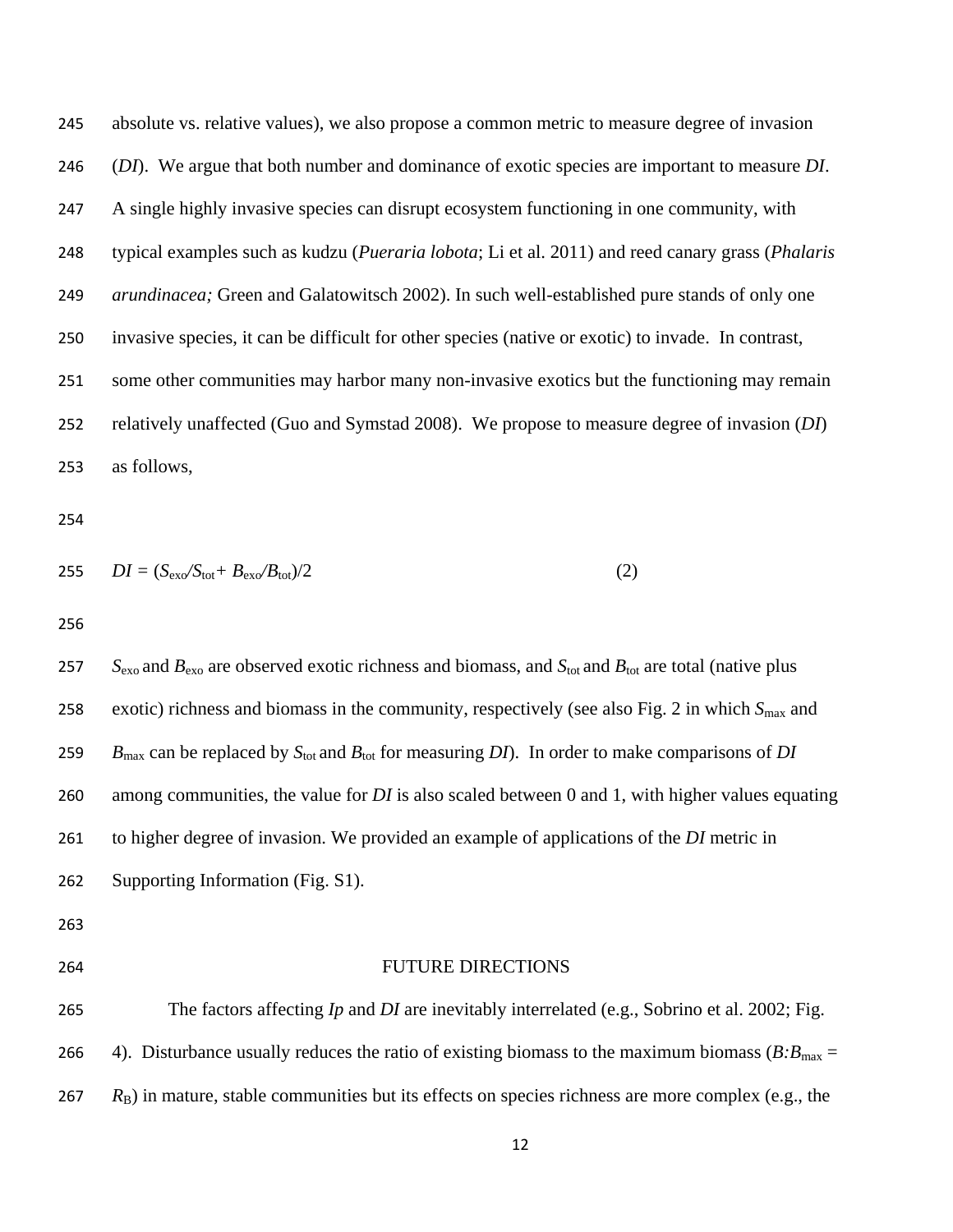intermediate disturbance hypothesis or IDH; Grime 1973). Both *Ip* and *DI* would increase with 269 decreasing  $R_{\text{B}}$ . High richness and biomass could indicate a high level of species saturation (all or most niches are occupied) and thus resistance to opportunistic invasions. Correspondingly, the determinants of invasibility may not be the number of native species only; biomass must be jointly considered as it is more directly related to competition (Bonser and Reader 1995). Based on such arguments, we strongly suggest that habitat invasibility *Ip* should be evaluated as the relative values of observed richness and biomass to community carrying capacity (or maximum values), (2) *DI* measures should be based on the relative value such as proportion or fraction of exotic richness and biomass in the community rather than absolute values of those measures, and (3) additional and improved strategies to estimate maximum diversity and biomass should be explored. For example, Potter and Woodall (2014) recently used site productivity classes and a proxy for stand development when investigating the relationship between biomass and biodiversity on FIA plots.

It is essential to note that time plays different roles in invasibility vs. *DI* and that the roles vary at different temporal scales; that is, invasibility may change with the population fluctuation of dominant species (e.g., Wiser et al. 1998, Clark et al. 2013). Over a relatively short period of time such as a successional cycle, a community in early stages is more invasible than in later stages (Fig. 4). Over longer-term (e.g., across multiple successional cycles), however, as exotic species may continue to invade and some of them could stay and persist, *DI* almost always increases (Fig. 4; Heard et al. 2012) unless management activities can act to slow or even reverse this pattern. These differences will result in the long-term trend of invasibility varying in relation to a more-constant mean and the DI trend steadily increasing or stabilizing.

In short, how invasibility and *DI* are defined and measured can strongly influence pattern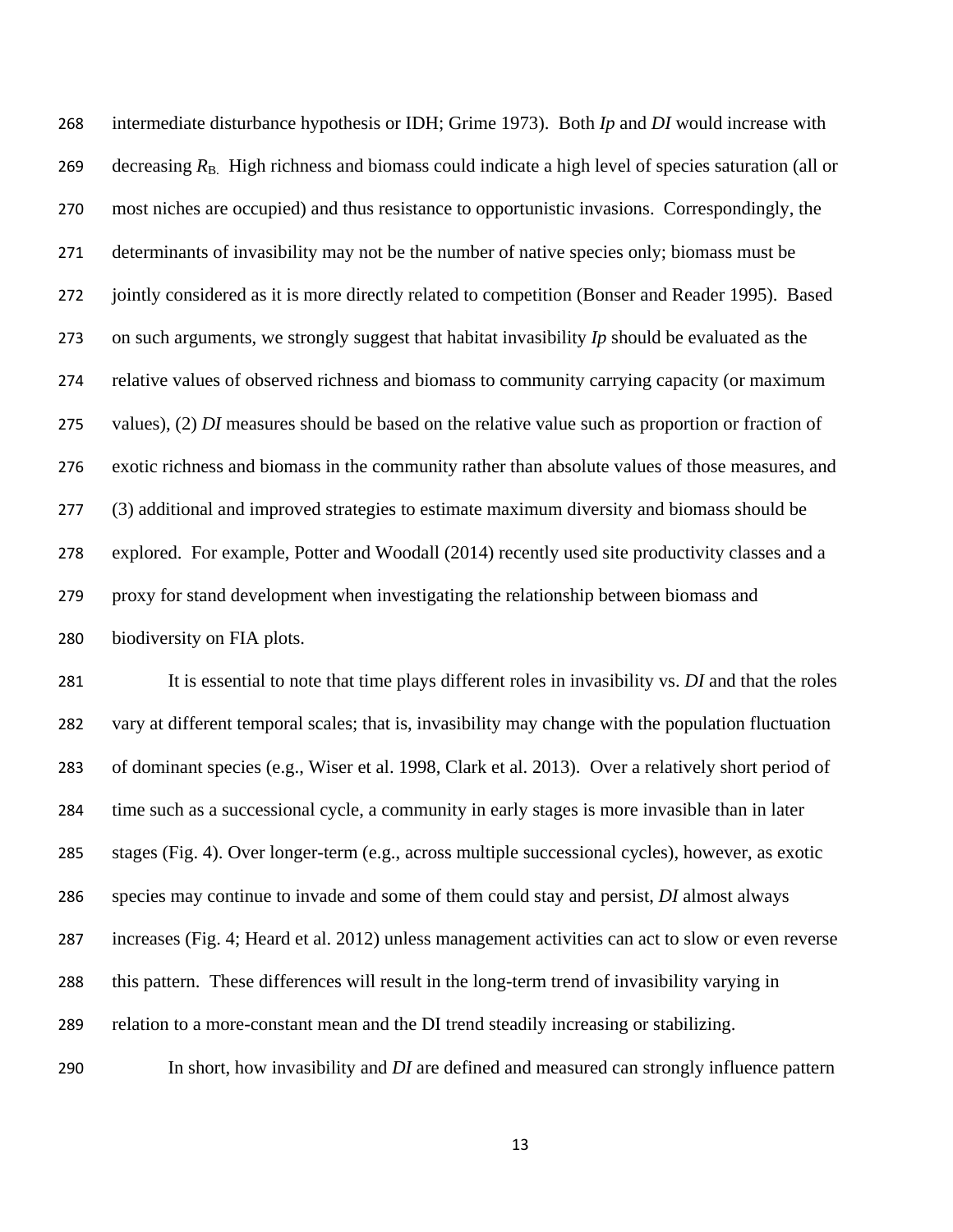| 291 | description and interpretations. In addition, clear distinction and appropriate use of habitat       |  |  |  |
|-----|------------------------------------------------------------------------------------------------------|--|--|--|
| 292 | invasibility vs. DI are critical for comparative purposes and for informing management (Catford      |  |  |  |
| 293 | et al. 2012). The former is an intrinsic property of a habitat while the latter is an outcome of     |  |  |  |
| 294 | species invasion controlled by both intrinsic and extrinsic factors. Because carrying capacity       |  |  |  |
| 295 | varies over space and time, measures of invasibility should reflect niche availability for potential |  |  |  |
| 296 | invasions, and measures of DI should reflect the fractions of invaded species richness and           |  |  |  |
| 297 | biomass in the community. The resource-based, unified indexes for both invasibility and degree       |  |  |  |
| 298 | of invasion (DI) proposed here represent a step forward for both research in basic ecology and       |  |  |  |
| 299 | informing land management and ecological restoration.                                                |  |  |  |
| 300 |                                                                                                      |  |  |  |
| 301 | <b>ACKNOWLEDGMENTS</b>                                                                               |  |  |  |
| 302 | We thank many reviewers for helpful comments. This work is supported by a NSF                        |  |  |  |

- MacroSystems grant (No. 1241932).
-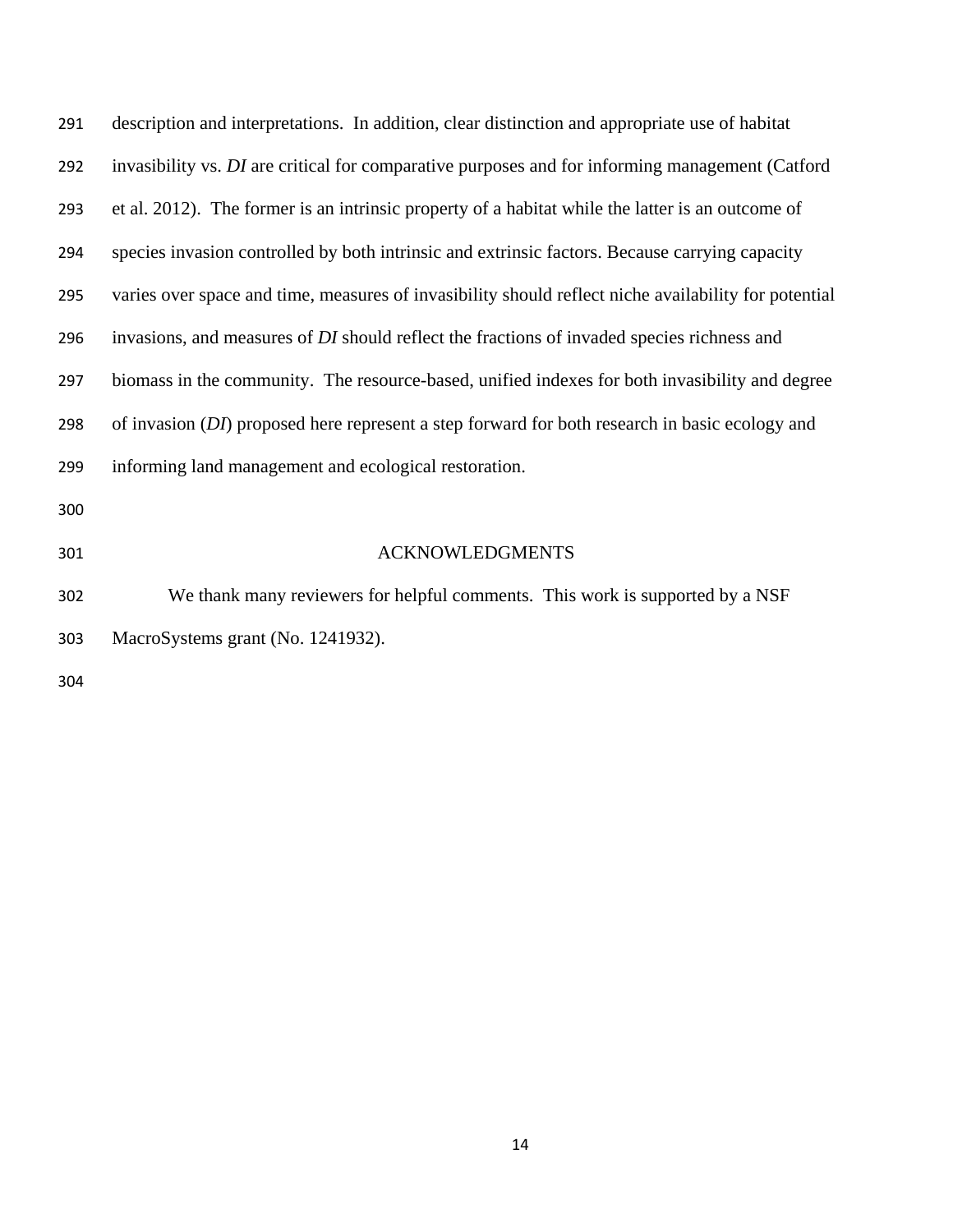| 305 | <b>LITERATURE CITED</b>                                                                             |  |
|-----|-----------------------------------------------------------------------------------------------------|--|
| 306 | Alpert, P., E. Bone, and C. Holzapfel. 2000. Invasiveness, invasibility and the role of             |  |
| 307 | environmental stress in the spread of non-native plants. Perspectives in Plant Ecology,             |  |
| 308 | Evolution and Systematics 3:52-66.                                                                  |  |
| 309 | Bechtold, W. A., and P. L. Patterson. 2005. The enhanced forest inventory and analysis              |  |
| 310 | program—national sampling design and estimation procedures. General Technical Report                |  |
| 311 | SRS-80. U.S. Department of Agriculture, Forest Service, Southern Research Station,                  |  |
| 312 | Ashville, North Carolina, USA.                                                                      |  |
| 313 | Bonser, S. P., and R. J. Reader. 1995. Plant competition and herbivory in relation to vegetation    |  |
| 314 | biomass. Ecology 76:2176-2183.                                                                      |  |
| 315 | Brown, J. H. and M.V. Lomolino. 1998. Biogeography. Sinauer Associates, Sunderland, MA.             |  |
| 316 | Case, T. J. 1990. Invasion resistance arises in strongly interacting species-rich model competition |  |
| 317 | communities. Proceedings of the National Academy of Sciences USA 87:9610-9614.                      |  |
| 318 | Catford, J. A., R. Jansson, and C. Nilsson. 2009. Reducing redundancy in invasion ecology by        |  |
| 319 | integrating hypotheses into a single theoretical framework. Diversity and Distributions             |  |
| 320 | 15:22-40.                                                                                           |  |
| 321 | Catford, J. A., P. A. Vesk, D. M. Richardson, and P. Pyšek. 2012. Quantifying levels of             |  |
| 322 | biological invasion: towards the objective classification of invaded and invasible                  |  |
| 323 | ecosystems. Global Change Biology 18:44-62.                                                         |  |
| 324 | Clark, G. F., and E.L. Johnston. 2011. Temporal change in the diversity–invasibility relationship   |  |
| 325 | in the presence of a disturbance regime. Ecology Letters 14:52-57.                                  |  |
| 326 | Clark, G. F., E. L. Johnston, and B. Leung. 2013. Intrinsic time dependence in the diversity-       |  |
| 327 | invasibility relationship. Ecology 94:25-31.                                                        |  |
|     |                                                                                                     |  |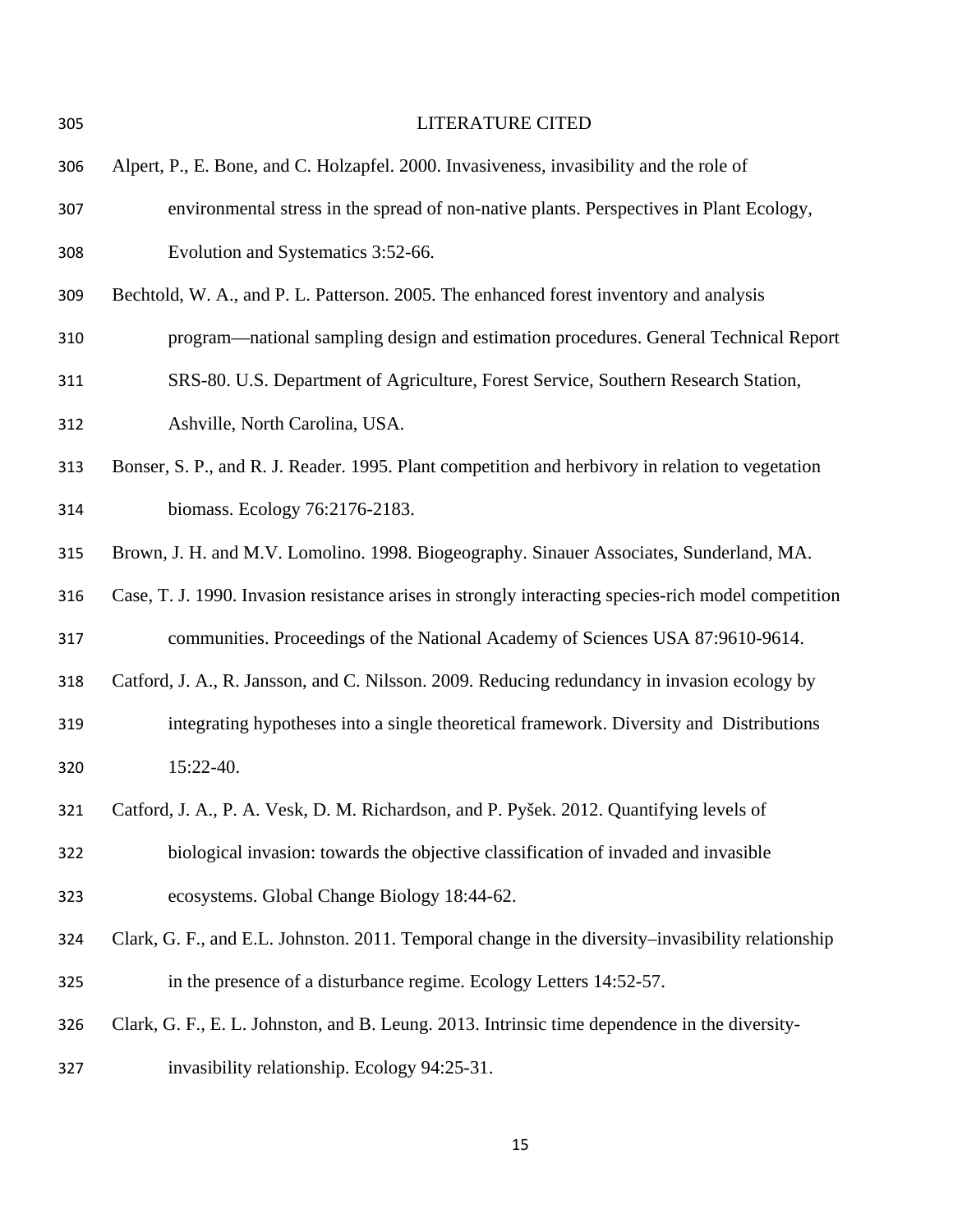- Crawly, M. J. 1987. What makes a community invasible? Symposia of the British Ecological Society 26:429-453.
- Davis, M. A., J. P. Grime, and K. Thompson. 2000. Fluctuating resources in plant communities: a general theory of invasibility. Journal of Ecology 88:528–534.
- Drake, J. A., G. R. Huxel, and C. L. Hewitt. 1996. Microcosms as models for generating and testing community theory. Ecology 77:670-677.
- Dukes, J. S. 2001. Biodiversity and invasibility in grassland microcosms. Oecologia 126:563- 568.
- Elton, C. S. 1958. The ecology of invasions by plants and animals. Methuen, London, UK.
- Fei, S., J. Phillips, and M. Shouse. 2014. Biogeomorphic Impacts of Invasive Species. Annual Review of Ecology, Evolution, and Systematics 45:69-87.
- Fridley, J. D. 2011. Invasibility of communities and ecosystems. Pages 356-360 *in* Simberloff,
- D. and M. Rejmanek, editors. Encyclopedia of biological invasions. University of California Press, Chicago, Illinois, USA.
- Fridley, J. D., R. L. Brown, and J. F. Bruno. 2004. Null models of exotic invasion and scale-
- dependent patterns of native and exotic species richness. Ecology 85:3215–3222.
- Fridley, J. D., J.J. Stachowicz, S. Naeem, D.F. Sax, E.W. Seabloom, M.D. Smith, T. J. Stohlgren,
- D. Tilman, and B.V. Holle. 2007. The invasion paradox: reconciling pattern and process in species invasions. Ecology 88:3-17.
- Green, E. K., and S. M. Galatowitsch. 2002. Effects of *Phalaris arundinacea* and nitrate‐N
- addition on the establishment of wetland plant communities. Journal of Applied Ecology 39:134-144.
- Grime, J. P. 1973. Competitive exclusion in herbaceous vegetation. Nature 242:344–347.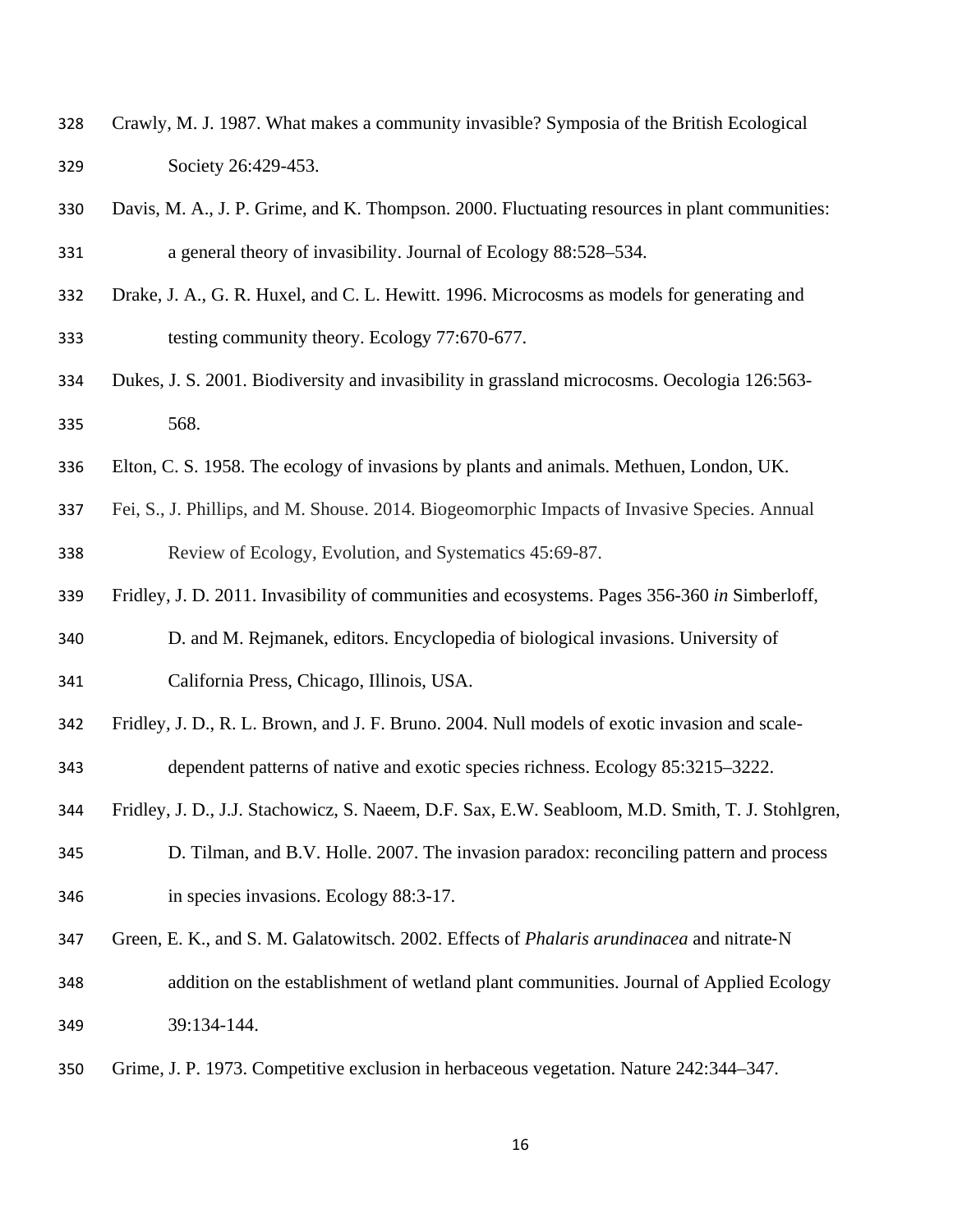- Guo, Q.F., and A. Symstad. 2008. A two-part measure of degree of invasion for cross-community comparisons. Conservation Biology 22:666-672.
- Gurevitch, J., G. Fox, G.Wardle, and D. Taub. 2011. Emergent insights from the synthesis ofconceptual frameworks for biological invasions. Ecology Letters 14:407-18.
- 355 Heard, M. J., D. F. Sax, and J. F. Bruno. 2012. Dominance of non-native species increases over
- time in a historically invaded strandline community. Diversity and Distributions 18:1232- 1242.
- Herben, T., B. Mandák, K. Bímová, and Z. Münzbergová. 2004. Invasibility and species richness of a community: a neutral model and a survey of published data. Ecology 85:3223–3233.
- Huston, M. A. 1997. Hidden treatments in ecological experiments: re-evaluating the ecosystem function of biodiversity. Oecologia 110:449-460.
- Jeschke, J. M., L. Gómez Aparicio, S. Haider, T. Heger, C. Lortie, P. Pyšek, and D. Strayeret.

2012. Support for major hypotheses in invasion biology is uneven and declining. NeoBiota 14:1–20.

- Levine, J. M., and C. M. D'Antonio. 1999. Elton revisited: a review of evidence linking diversity and invasibility. Oikos 87:15-26.
- Li, Z., Q. Dong, T. P. Albright, and Q. F. Guo. 2011. Natural and human dimensions of a quasi-wild species: the case of kudzu. Biological Invasions 13:2167-2179.
- Lockwood, J. L., P. Cassey, and T.M. Blackburn. 2009. The more you introduce the more you
- get: the role of colonization pressure and propagule pressure in invasion ecology.
- Diversity and Distributions 15:904-910.
- Lonsdale, W. M. 1999. Global patterns of plant invasions and the concept of invasibility.
- Ecology 80:1522-1536.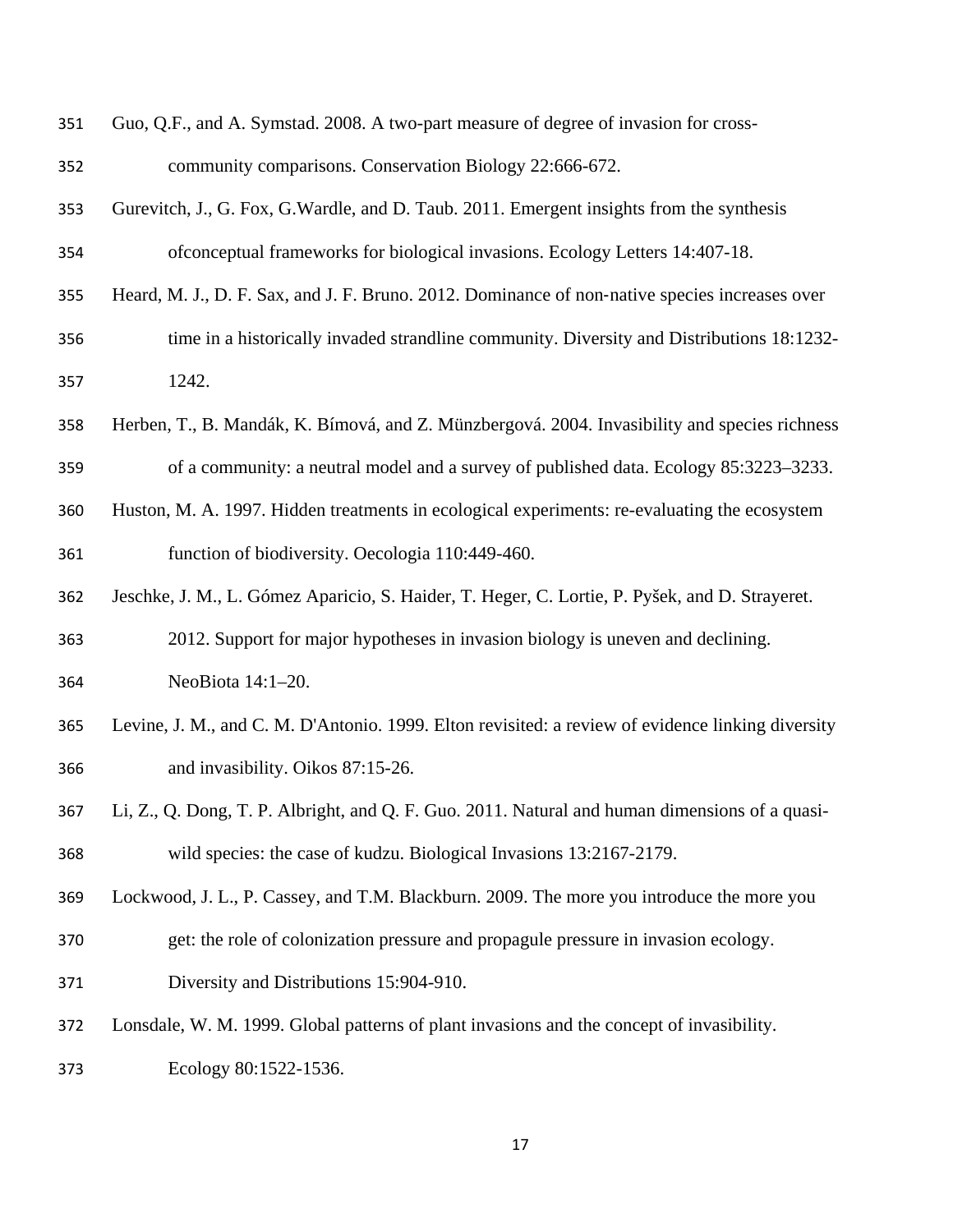- MacArthur, R. H., and E. O. Wilson. 1967. The theory of island biogeography. Princeton Univ. Press, Princeton.
- Miller, A. L., J. M. Diez, J. J. Sullivan, S. R. Wangen, S. K. Wiser, R. Meffin, and R. P. Duncan.
- 2014. Quantifying invasion resistance: the use of recruitment functions to control for propagule pressure. Ecology 95: 920–929.
- Moore, J. L., N. Mouquet, J. H. Lawton and M. Loreau. 2001. Coexistence, saturation and invasion resistance in simulated plant assemblages. Oikos 94:303–314.
- Planty-Tabacchi, A. M., E. Tabacchi, R. J. Naiman, C. Deferrari, and H. Decamps. 1996.
- Invasibility of species rich communities in riparian zones. Conservation Biology 10:598- 607.
- Potter, K. M., and C. W. Woodall. 2014. Does biodiversity make a difference? Relationships between species richness, evolutionary diversity, and aboveground live tree biomass across US forests. Forest Ecology and Management 321:117–129.
- Proches, S., J. R. U. Wilson, D. M. Richardson, and M. Rejmanek. 2008. Searching for
- phylogenetic pattern in biological invasions. Global Ecology and Biogeography 17:5-10.
- Pyšek, P. 1995. On the terminology used in plant invasion studies. Pages 71–81 *in* Pyšek, P., K.
- Prach, M. Rejmánek and M. Wade, editors. Plant invasions: general aspects and special problems. SPB Academic Publishing, Amsterdam, Sweden.
- Richardson, D. M. and R. M. Cowling. 1992. Why is mountain fynbos invasible and which
- species invade? Pages 161-181 *in* van Wilgen, B. W., D. M. Richardson, F. J. Kruger and
- H.J. van Hensbergen, editors. Fire in South African mountain fynbos. Springer-Verlag, Berlin, Germany.
- Richardson, D. M., P. Pyšek, M. Rejmánek, M. G. Barbour, F. D. Panetta, and C. J. West. 2000.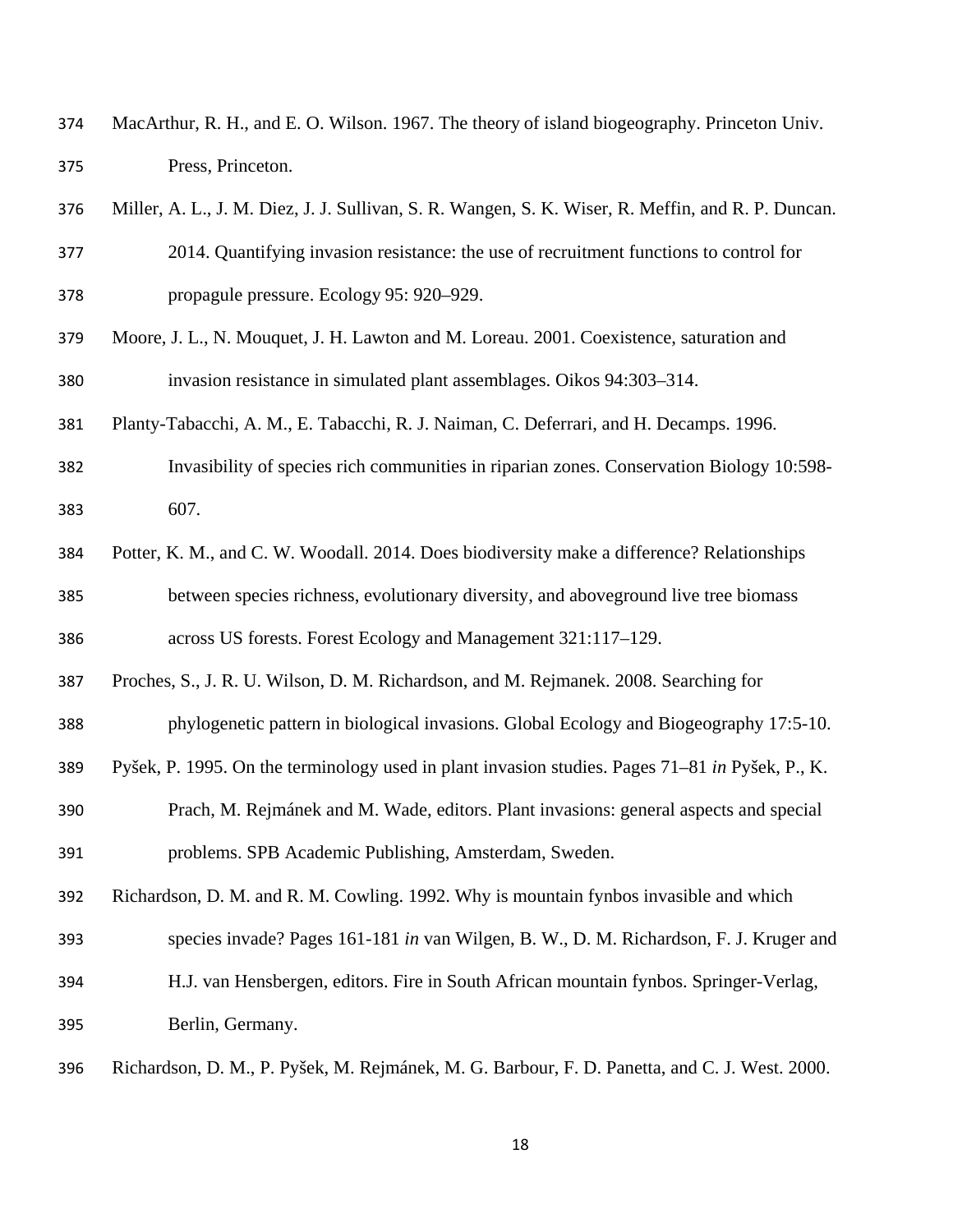- Naturalization and invasion of alien plants: concepts and definitions. Diversity and Distributions 6:93-107.
- Ricklefs, R.E. 2010. Dynamics of colonization and extinction on islands. Insights from Lesser Antillean birds. Pages 388–414 *in* Losos, J.B. and R.E. Ricklefs, editors. The theory of island biogeography revisited. Princeton University Press, Princeton, NJ.
- Robinson, G. R., J. F. Quinn, and M. L. Stanton. 1995. Invasibility of experimental habitat islands in a California winter annual grassland. Ecology 76:786-794.
- Schoener, T. W. 1974. Resource partitioning in ecological communities. Science 185;27-39.
- Shurin, J. B., and D. S. Srivastava. 2005. New perspectives on local and regional diversity:
- beyond saturation. Pages 399–417 *in* Holyoak, M., M. Leibold, and R. Holt, editors.
- Metacommunities: Spatial Dynamics and Ecological Communities. University of Chicago Press, Chicago, Illinois, USA.
- Simberloff, D., and B. Von Holle. 1999. Positive interactions of nonindigenous species: invasional meltdown? Biological invasions 1:21-32.
- Simberloff, D., J.L. Martin, P. Genovesi, V. Maris, D.A. Wardle, J. Aronson, et al. 2013. Impacts
- of biological invasions: what's what and the way forward. Trends in Ecology and Evolution 28:58-66.
- Smith, M. D., J. Wilcox, T. Kelly, and A. K. Knapp. 2004. Dominance not diversity determines invasibility of tallgrass prairie. Oikos 106:253–262.
- Sobrino, E., M. Sanz-Elorza, E. D. Dana, and A. Gonzalez-Moreno. 2002. Invasibility of a coastal strip in NE Spain by alien plants. J. Veg. Sci. 13:585-594.
- Terborgh, J. W., and J. Faaborg. 1980. Saturation of bird communities in the West Indies.
- American Naturalist 116:178–195.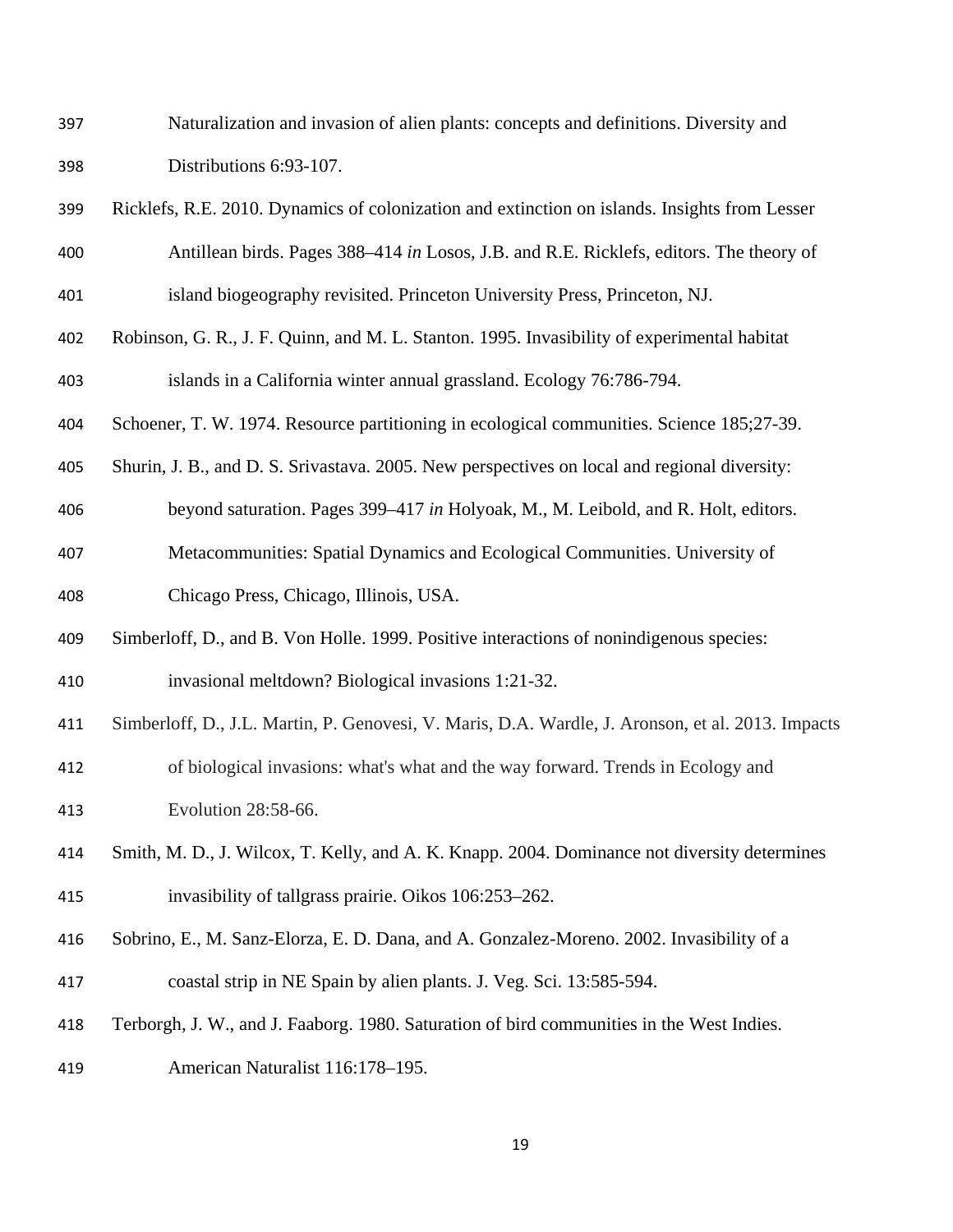| 420 | Wardle, D. A. 2001. Experimental demonstration that plant diversity reduces invasibility -      |  |  |  |
|-----|-------------------------------------------------------------------------------------------------|--|--|--|
| 421 | evidence of a biological mechanisms or a consequence of sampling effects? Oikos                 |  |  |  |
| 422 | 95:161-170.                                                                                     |  |  |  |
| 423 | Williamson, M. 1996. Biological Invasions. Chapman and Hall, London, UK.                        |  |  |  |
| 424 | Wilson, J. B., R. K. Peet, J. Dengler, and M. Pärtel. 2012. Plant species richness: the world   |  |  |  |
| 425 | records. Journal of Vegetation Science 23:796-802.                                              |  |  |  |
| 426 | Wiser, S. K., R. B. Allen, P. W. Clinton, and K. H. Platt. 1998. Community structure and forest |  |  |  |
| 427 | invasion by an exotic herb over 23 years. Ecology 79:2071-2081.                                 |  |  |  |
| 428 | Woudenberg, S. W., B. L. Conkling, B. M. O'Connell, E. B. LaPoint, J. A. Turner, and K. L.      |  |  |  |
| 429 | Waddell. 2010. The Forest Inventory and Analysis Database: Database Description and             |  |  |  |
| 430 | Users Manual Version 4.0 for Phase 2. USDA Forest Service, Rocky Mountain Research              |  |  |  |
| 431 | Station, Fort Collins, Colorado.                                                                |  |  |  |
| 432 |                                                                                                 |  |  |  |
| 433 | SUPPLEMENENTAL MATERIAL                                                                         |  |  |  |
| 434 | <b>Table S1</b>                                                                                 |  |  |  |
| 435 | A review of all articles indexed by Web of Science in 2013 (119 total) that listed              |  |  |  |
| 436 | invasibility as the keywords reveals that although most researchers seem to agree about what    |  |  |  |
| 437 | invasibility and <i>DI</i> mean in general, neither has a consistent measure.                   |  |  |  |
| 438 | Fig. S1                                                                                         |  |  |  |
| 439 | An example of applications of the proposed DI metric based on data from various                 |  |  |  |
| 440 | sources: Blue - northern California coastal grassland; Brown - North Coast Range, California;   |  |  |  |
| 441 | Pink - northern Great Plains; Black - California chaparral; Green - mountain/desert shrub lands |  |  |  |
| 442 | and wetlands. For detailed descriptions about the data, see Guo, Q.F., and A. Symstad. 2008. A  |  |  |  |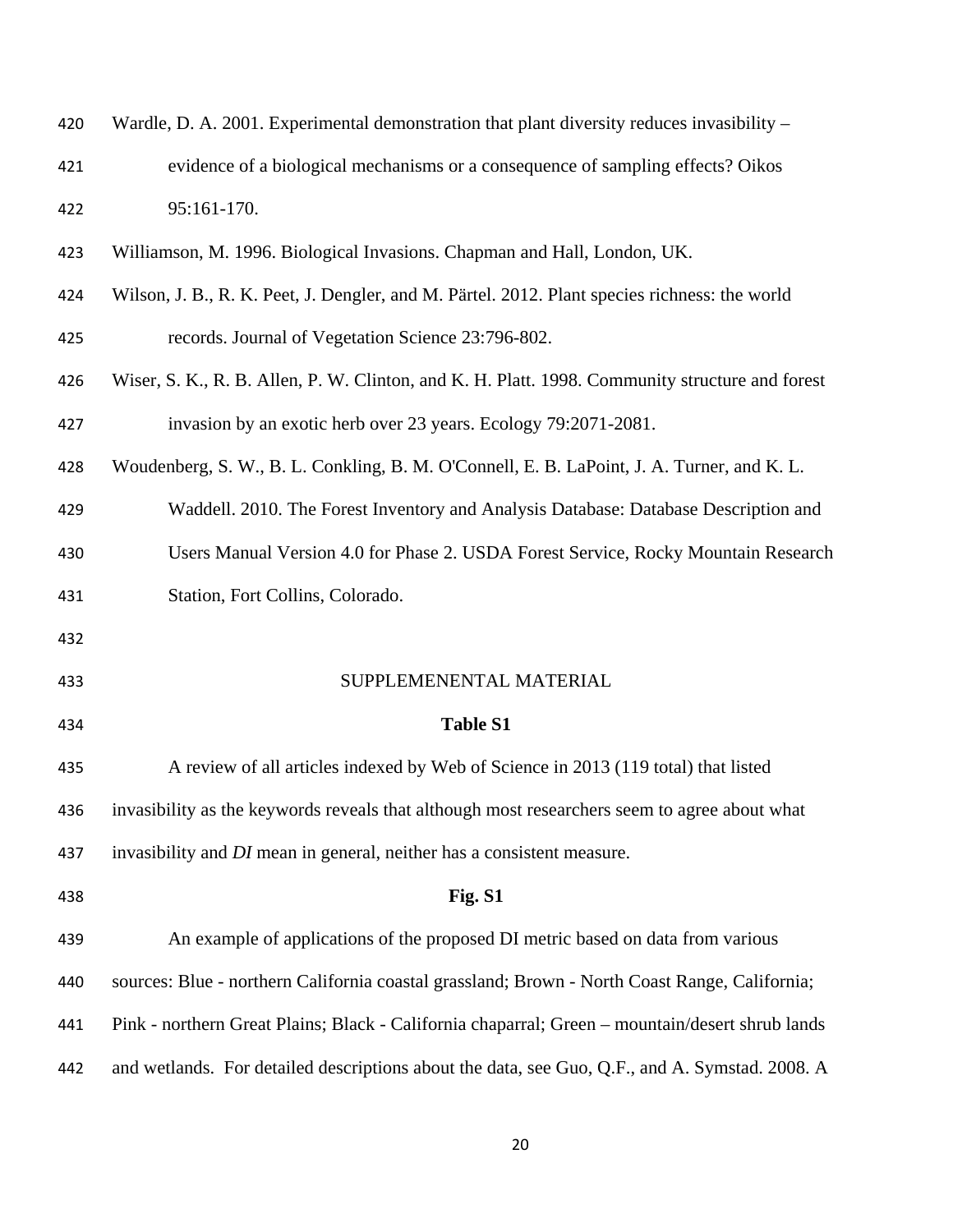- two-part measure of degree of invasion for cross-community comparisons. Conservation Biology
- 22:666-672.

# **Supporting references**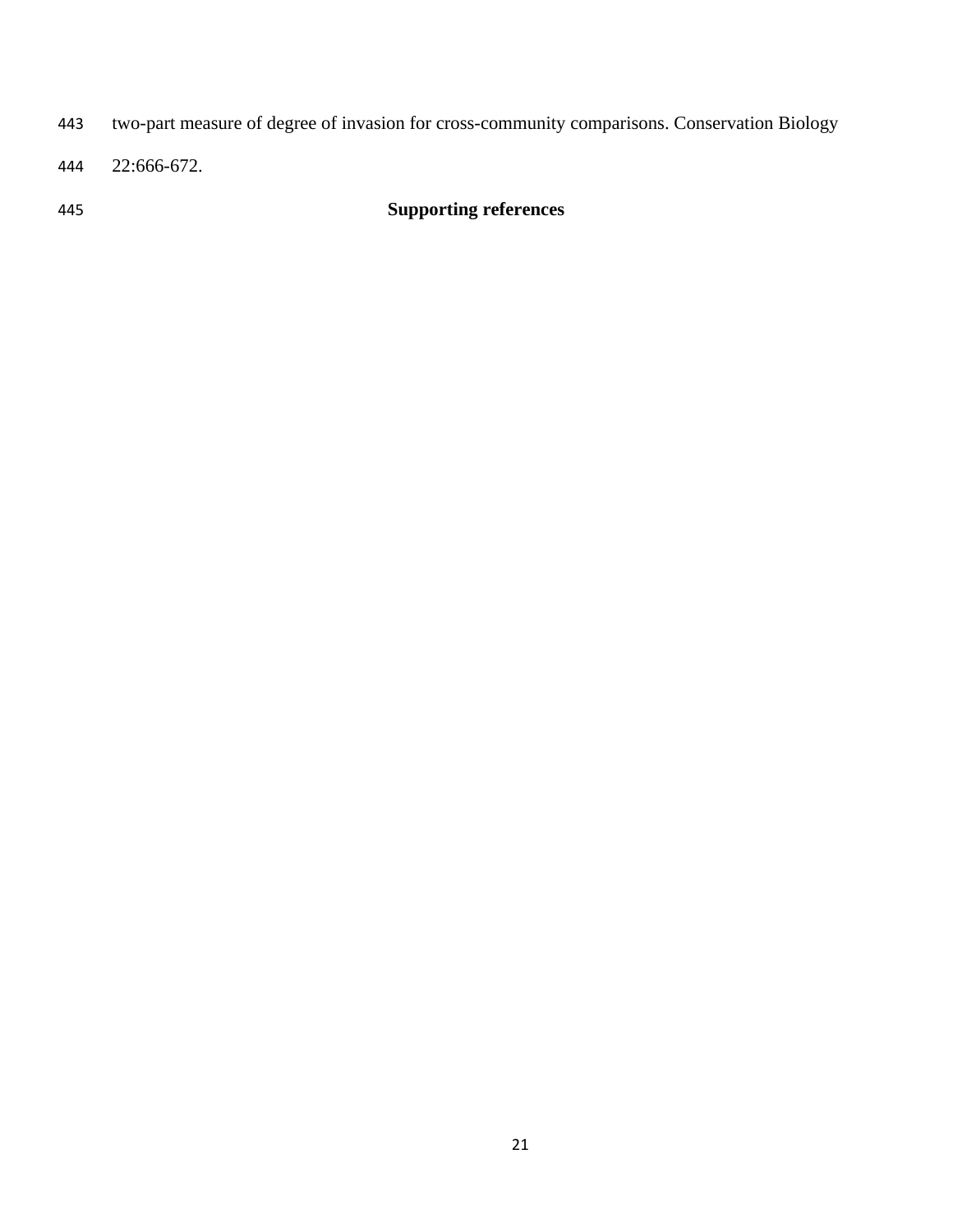**Figure legends**  Fig. 1. The differences between invasibility and degree of invasion or *DI* in habitats across a hypothetical landscape (note that propagule includes invader identity; Simberloff 1989). The outcome of the interactions between invasibility (a) and invasion pressure (b) at a 451 specific time (*t*) leads to measured  $DI_t$  (c). Fig. 2. The conceptual model showing the constraints of possible habitat saturation (i.e., *S*max 454 and  $B_{\text{max}}$ ) on invasibility,  $I_p$  (e.g.,  $I_pA = I_pB < I_pC$ ) or degree of invasion, *DI*. The plots on the dashed blue line have the same *Ip*. The relative importance of richness and biomass could switch between early and late succession and across habitat types. Note 457 that replacing  $S_{\text{max}}$  and  $B_{\text{max}}$  with  $S_{\text{tot}}$  and  $B_{\text{tot}}$  would be for comparing *DI* values among plots or habitats. Fig. 3. An example of using the proposed definition and measure for invasibility using the US FIA data (http://www.fia.fs.fed.us/): Midwest broadleaf forest (brown; n = 969), Prairie 462 Parkland forest (black;  $n = 845$ ), and Adirondack-New England mixed forest (blue;  $n =$ 661). The forest plots close to the lower-left corner are more invasible than those in the upper-right corner. The line in the upper-right corner connects the highest values of  $S_{\text{obs}}/S_{\text{max}}$  and  $B_{\text{obs}}/B_{\text{max}}$  for each of the three forest ecosystems and represents possible 466 habitat saturation levels which vary among ecosystems. The diagonal red line  $(x = y)$ separates the forest plots more saturated with richness (usually in early succession; i.e., plots below the line) and those more saturated with biomass (usually in late succession;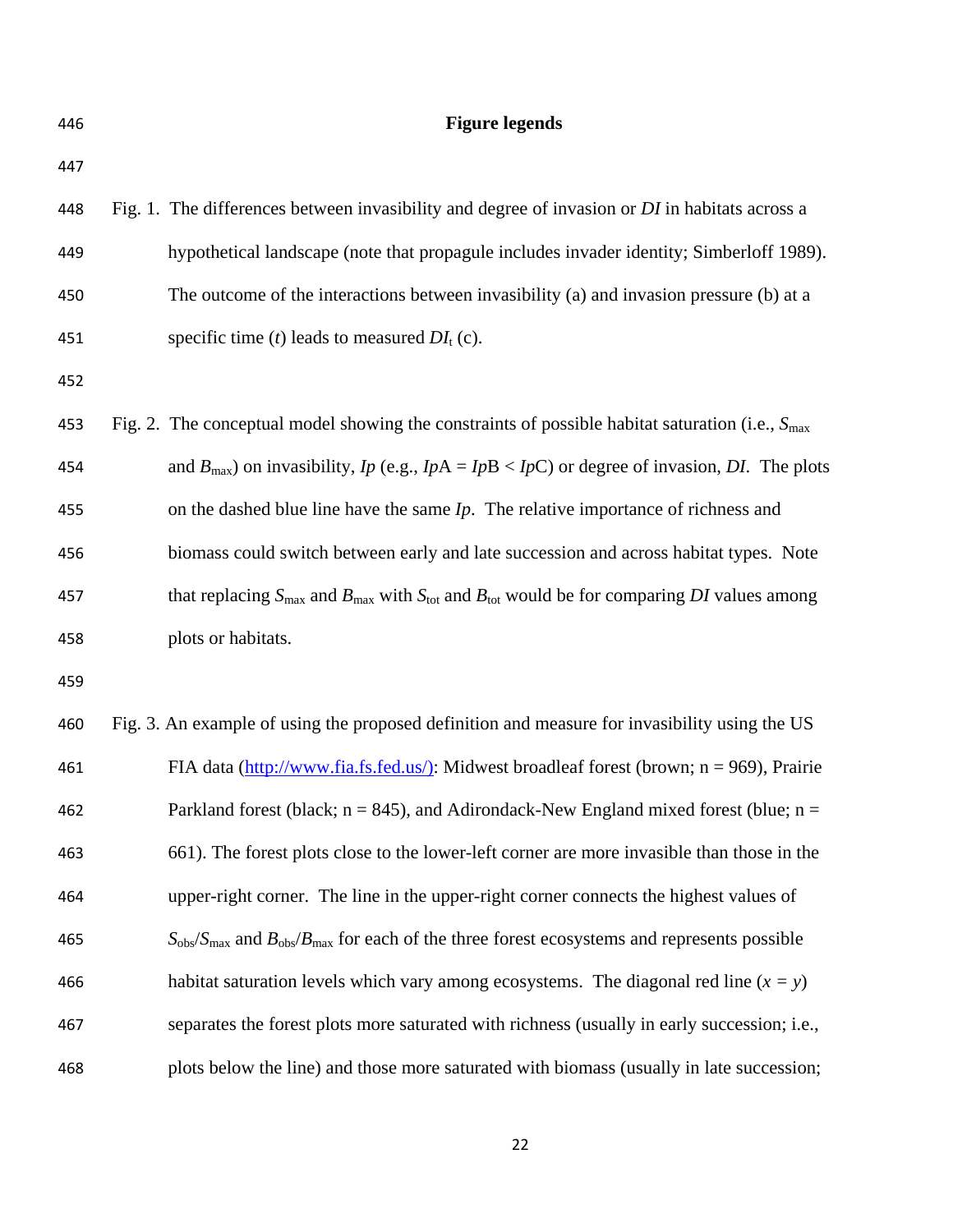i.e., plots above the line).

| 471 | Fig. 4. Differences between invasibility and DI based on the hypothetic and simplified temporal    |  |
|-----|----------------------------------------------------------------------------------------------------|--|
| 472 | trajectories in a community with varying a roughly 50-yr successional cycle. Invasibility          |  |
| 473 | peaks in early succession and fluctuates around the mean during succession (short-term)            |  |
| 474 | but may not show long-term trends. <i>DI</i> also increases in early succession due to high        |  |
| 475 | invasibility but will show long-term increase as a consequence of continuing species               |  |
| 476 | introductions but especially if "invasion meltdown' takes place (Simberloff and Von                |  |
| 477 | Holle 1999), which may lead to extinction of native species. However, under extreme                |  |
| 478 | conditions such as right after total habitat destruction due to volcanic eruption, <i>DI</i> could |  |
| 479 | briefly reach the maximum value of invasibility.                                                   |  |
|     |                                                                                                    |  |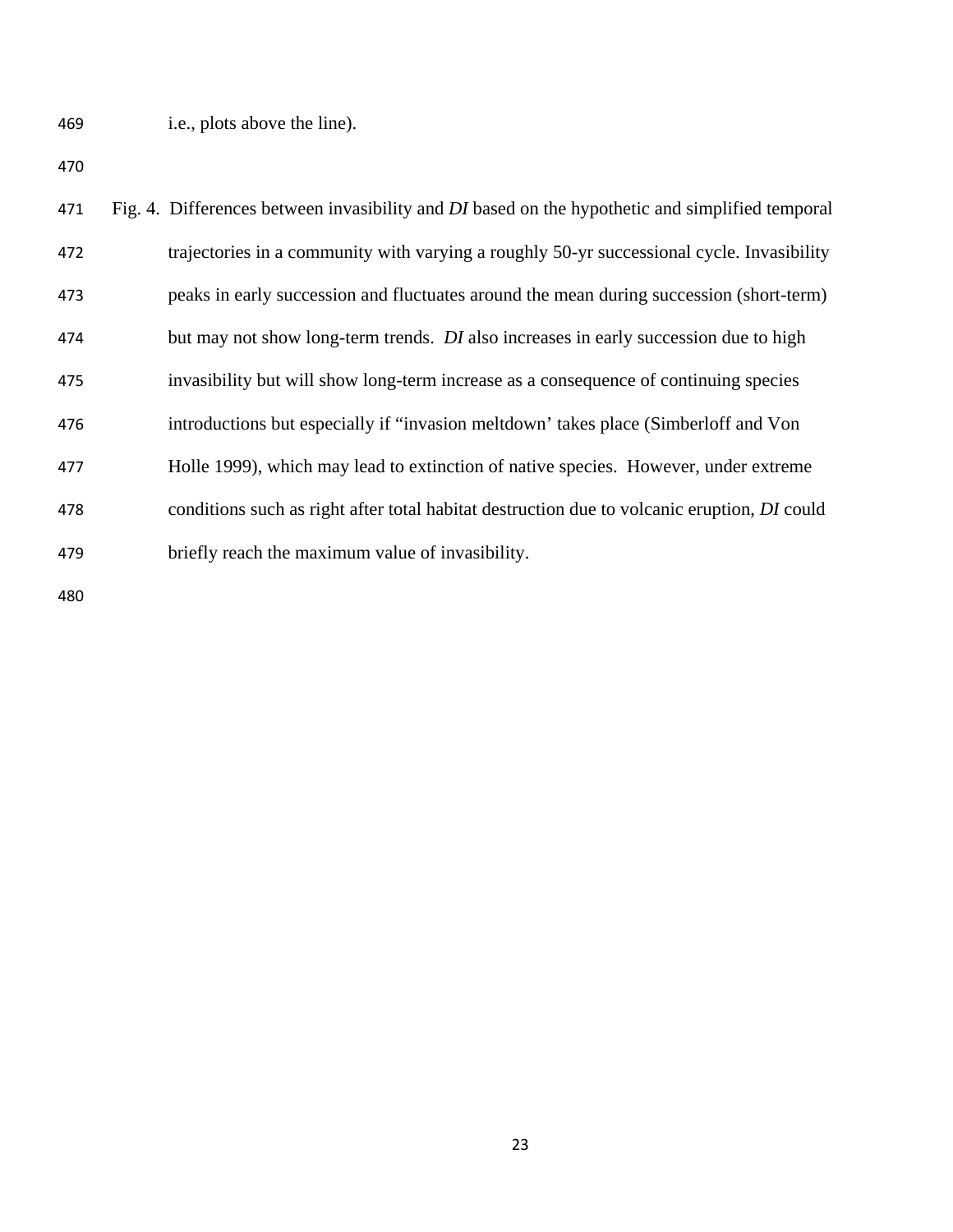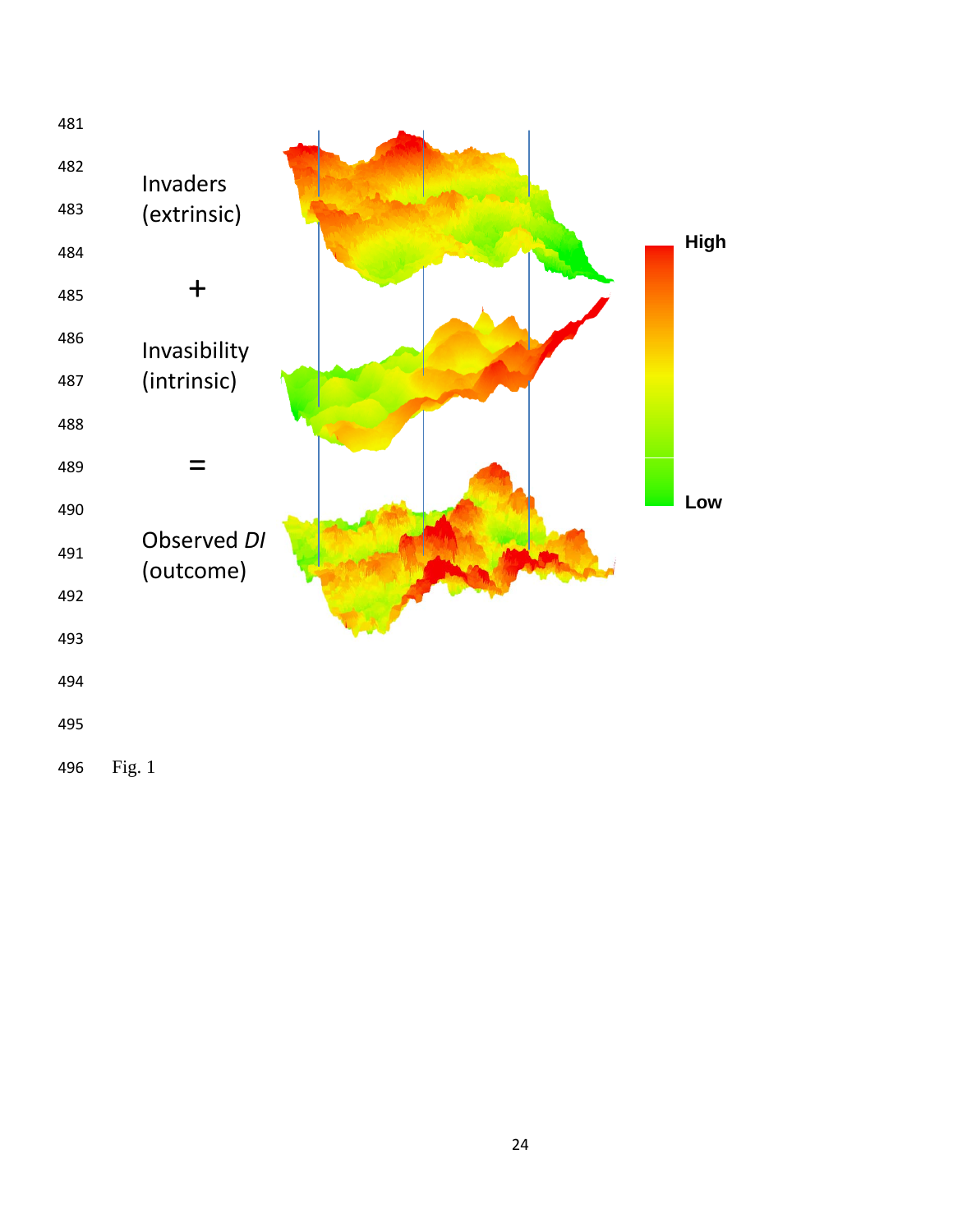

Fig. 2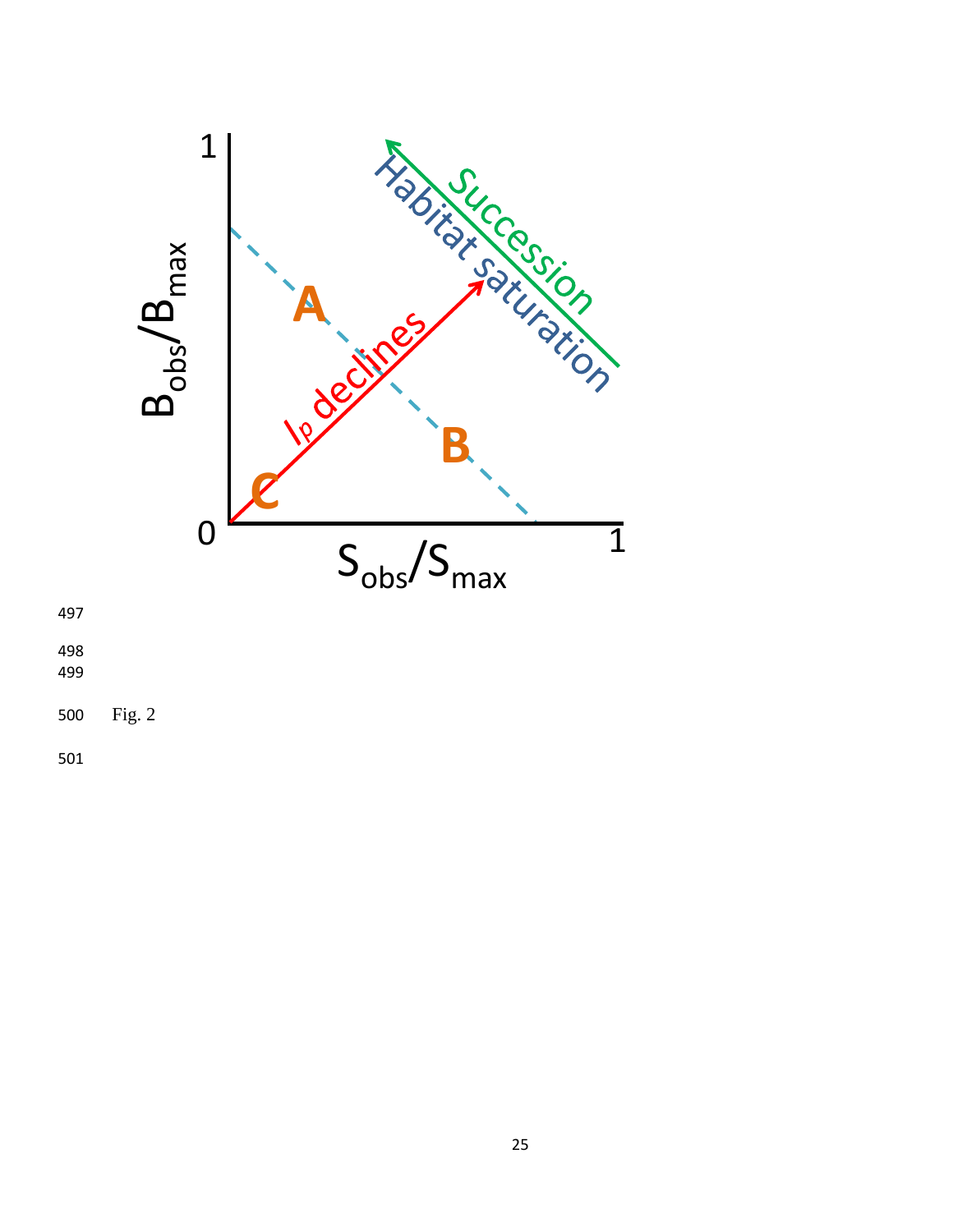

504 Fig. 3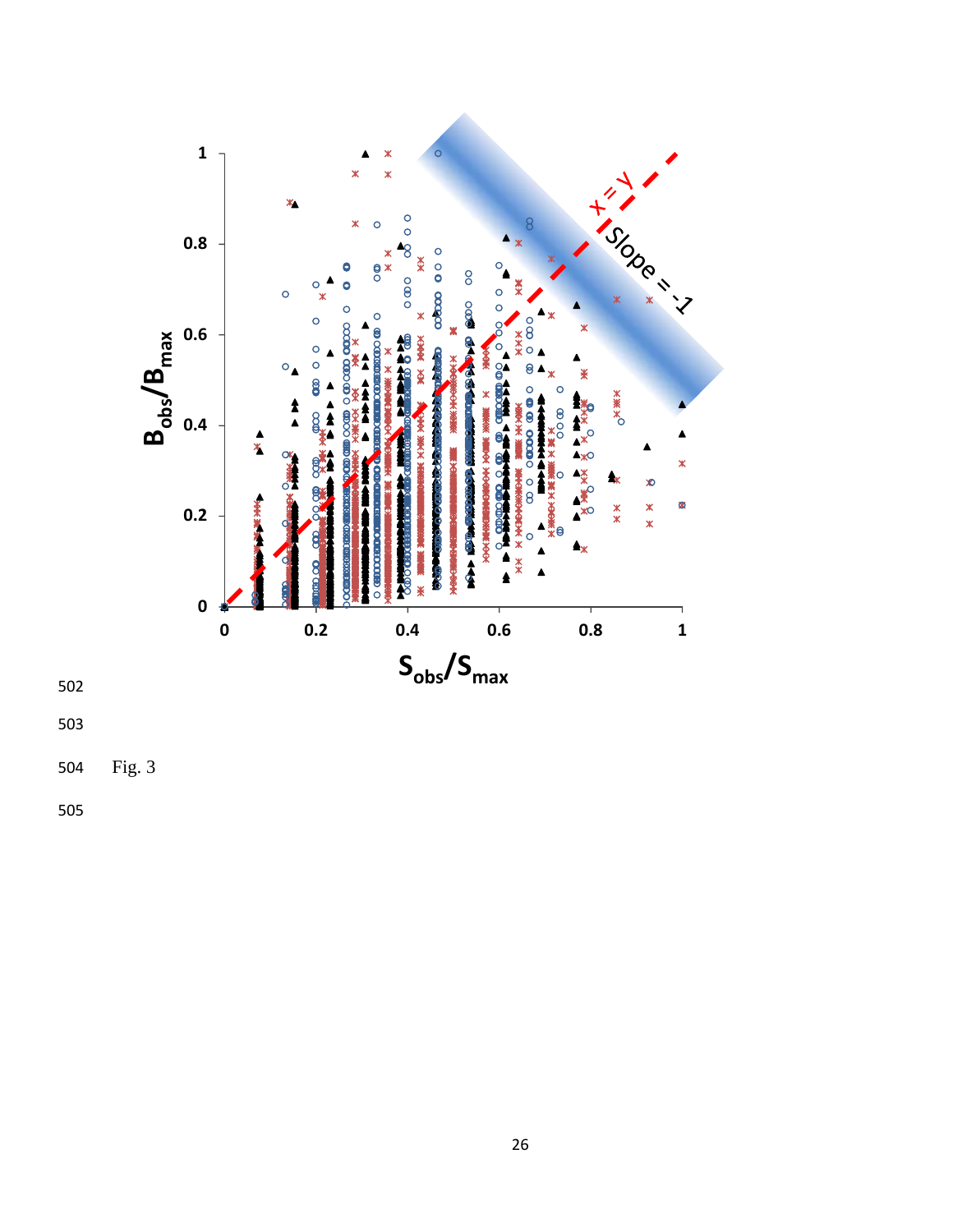

506

507

508

510 Fig. 4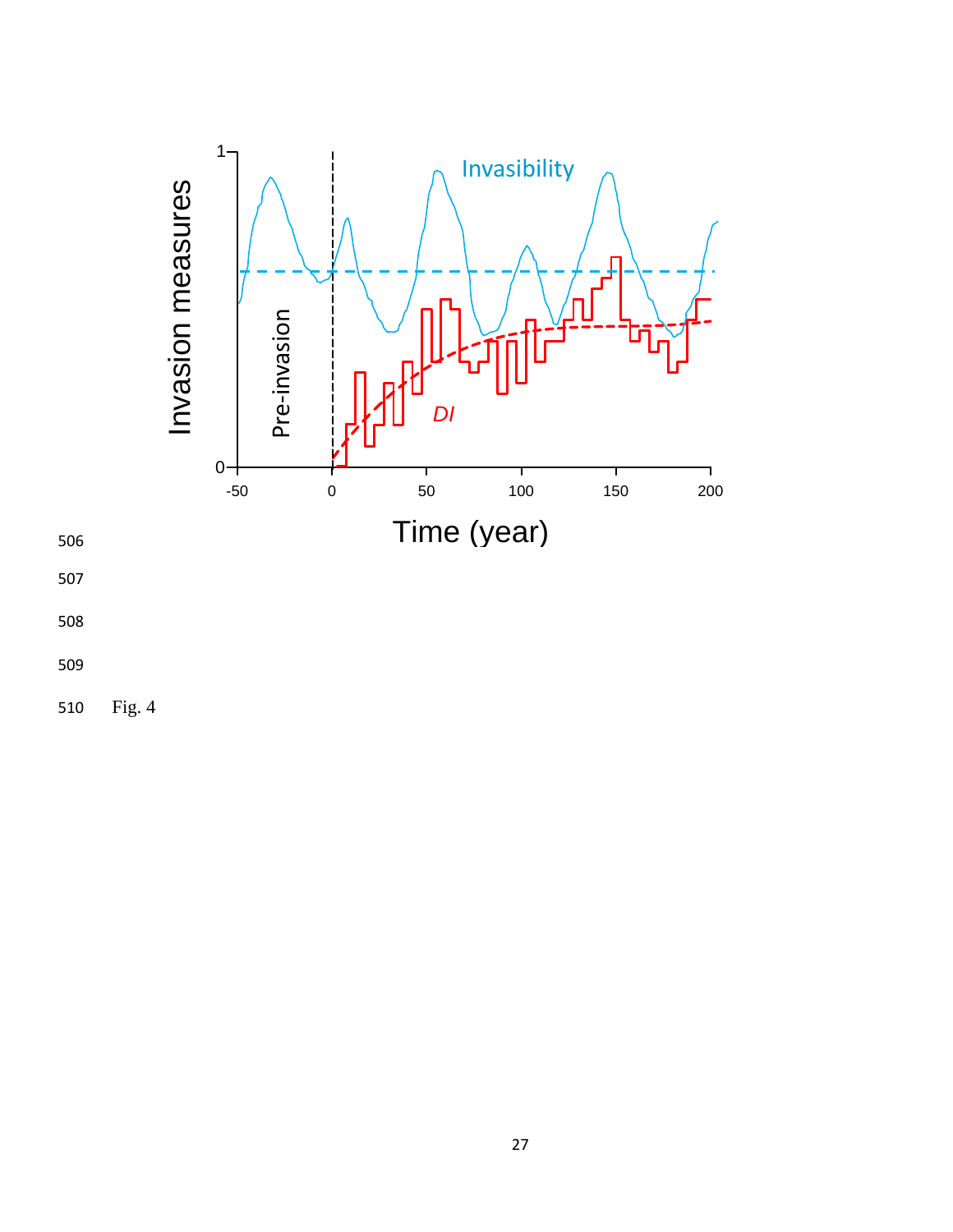### SUPPLEMENENTAL MATERIAL

## **Table S1**

A review of all articles indexed by Web of Science in 2013 (119 total) that listed invasibility as the keywords reveals that although most researchers seem to agree about what invasibility and *DI* mean in general, neither has a consistent measure.

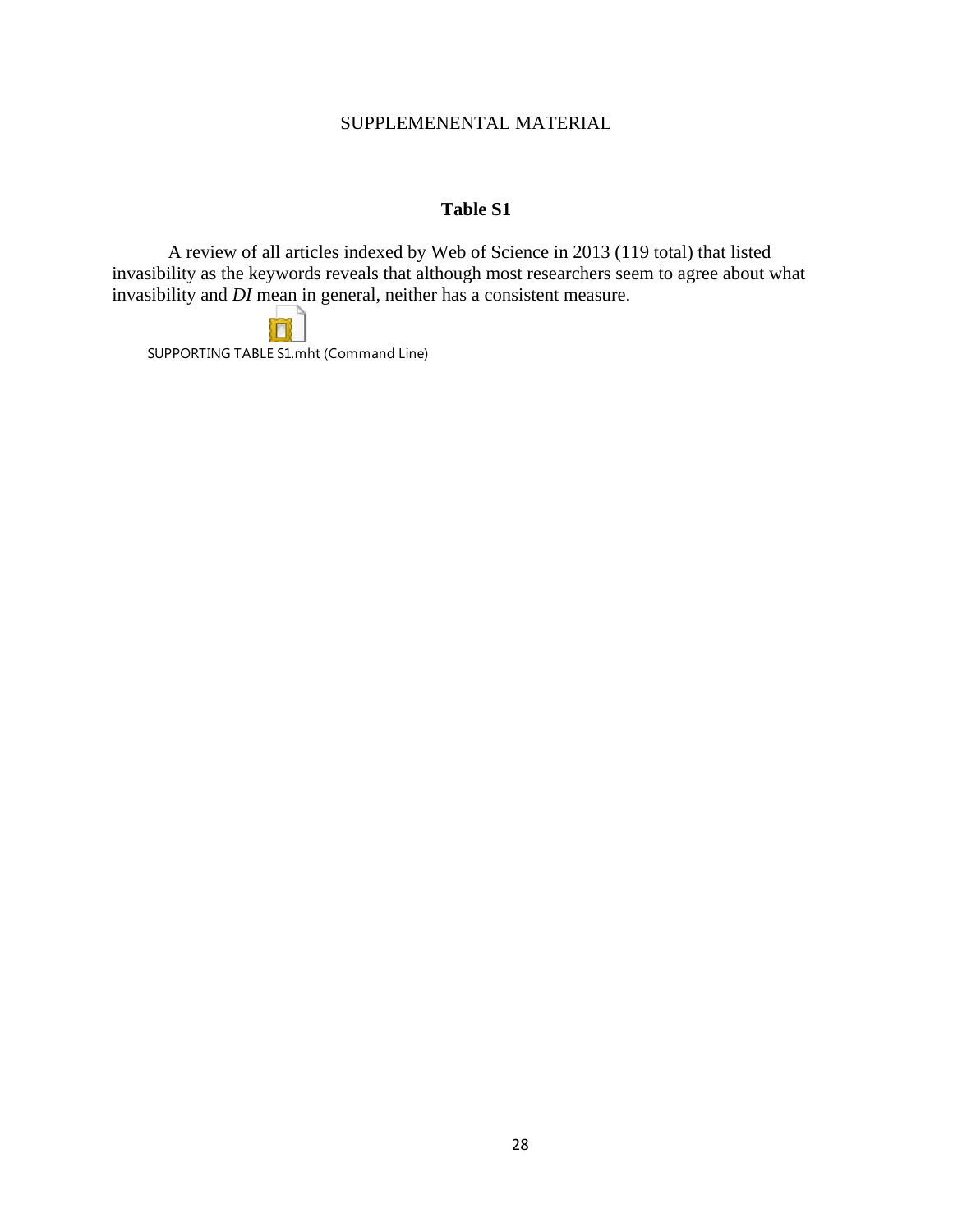

**Fig. S1**. An example of applications of the proposed DI metric based on data from various sources: Blue - northern California coastal grassland; Brown - North Coast Range, California; Pink - northern Great Plains; Black - California chaparral; Green – mountain/desert shrub lands and wetlands. There are large variations in *DI* both among and within habitat types (plots). For detailed descriptions about the data, see Guo, Q.F., and A. Symstad. 2008. A two-part measure of degree of invasion for cross-community comparisons. Conservation Biology 22:666-672.